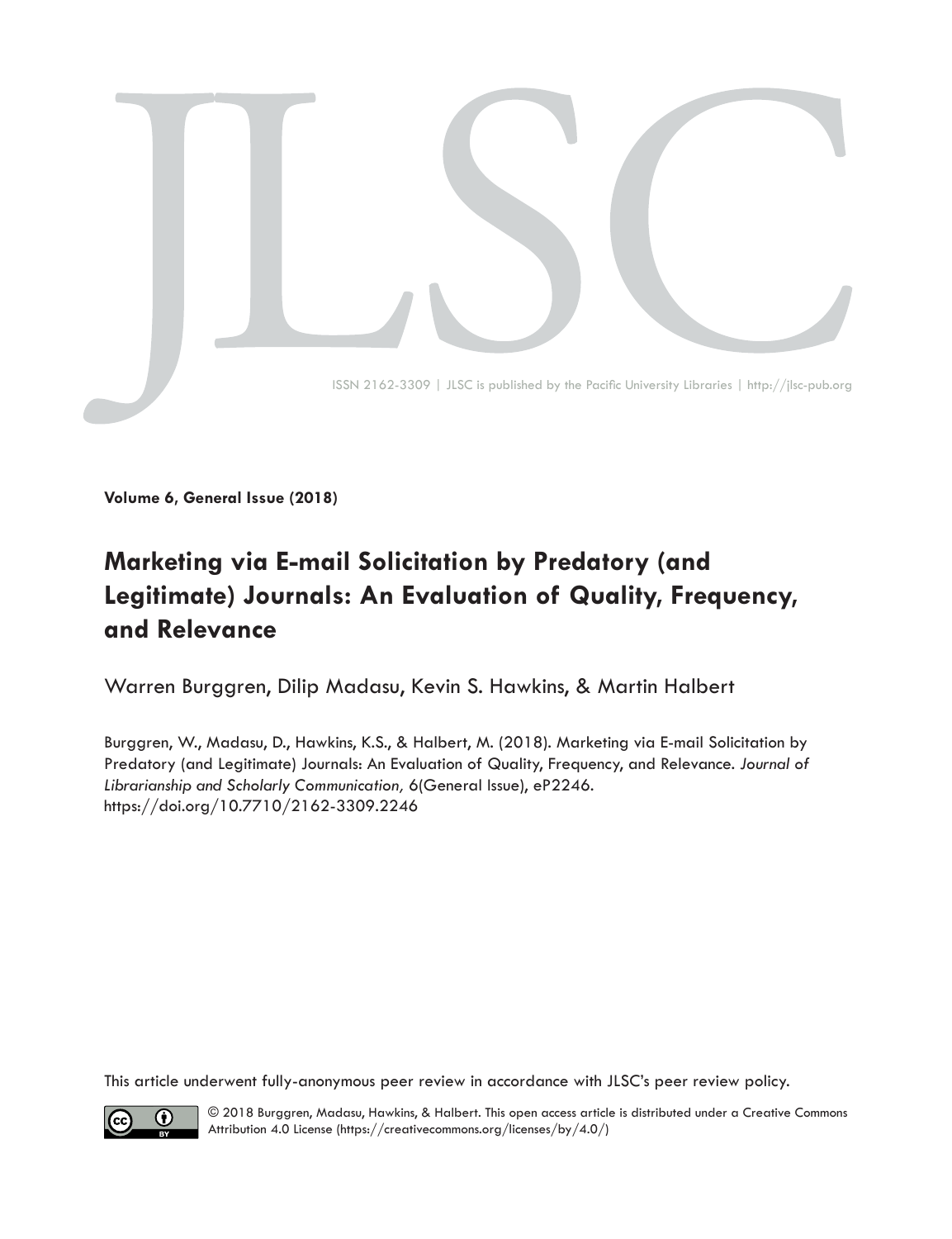## **RESEARCH**

# Marketing via E-mail Solicitation by Predatory (and Legitimate) Journals: An Evaluation of Quality, Frequency, and Relevance

Warren Burggren *Department of Biological Sciences, University of North Texas*

> Dilip Madasu *Syntel, Inc., Orlando, Florida*

Kevin S. Hawkins *University Libraries, University of North Texas*

Martin Halbert *University Libraries, University of North Carolina at Greensboro*

**INTRODUCTION** Open access (OA) journals have proliferated in recent years. Many journals are highly reputable, delivering on the promise of open access to research as an alternative to traditional, subscriptionbased journals. Yet some OA journals border on, or clearly fall within, the realm of so-called "predatory journals." Most discussion of such journals has focused on the quality of articles published within them. Considerably less attention has been paid to the marketing practices of predatory journals—primarily their mass e-mailing—and to the impact that this practice may have on recipients' perception of OA journals as a whole. **METHODS** This study analyzed a subset of the 1,816 e-mails received by a single university biology faculty member during a 24-month period (2015 and 2016) with an update from December 2017 and January 2018. **RESULTS** Of those e-mails sent in 2015, approximately 37% were copies or near-copies of previous e-mail messages sent to the recipient, less than 25% of e-mails from predatory journals mentioned publication fees, only about 30% of soliciting journals were listed in DOAJ, and only about 4% had an identifiable impact factor. While most e-mails indicated a purported familiarity with, and respect for, the recipient, more than two thirds of the e-mails did not, implying use of mass-e-mailing methodologies. Almost 80% of the e-mail solicitations had grammar and/or spelling mistakes. Finally, and perhaps most importantly, only a staggeringly small 4% of e-mails were judged highly relevant to the recipient's area of expertise. **DISCUSSION AND CONCLUSION** In light of the marketing practices of many predatory journals, we advocate specific instructions for librarians, faculty mentors, and administrators of legitimate OA journals as they interact with new researchers, junior faculty, and other professionals learning how to discern the quality of journals that send direct e-mail solicitations.

*Received: 03/19/2018 Accepted: 10/09/2018* 

*Correspondence*: Warren Burggren, Department of Biological Sciences, 1155 Union Circle #305220, Denton, Texas 76203-5017, burggren@unt.edu



© 2018 Burggren, Madasu, Hawkins, & Halbert. This open access article is distributed under a Creative Commons Attribution 4.0 License [\(https://creativecommons.org/licenses/by/4.0/](https://creativecommons.org/licenses/by/4.0/))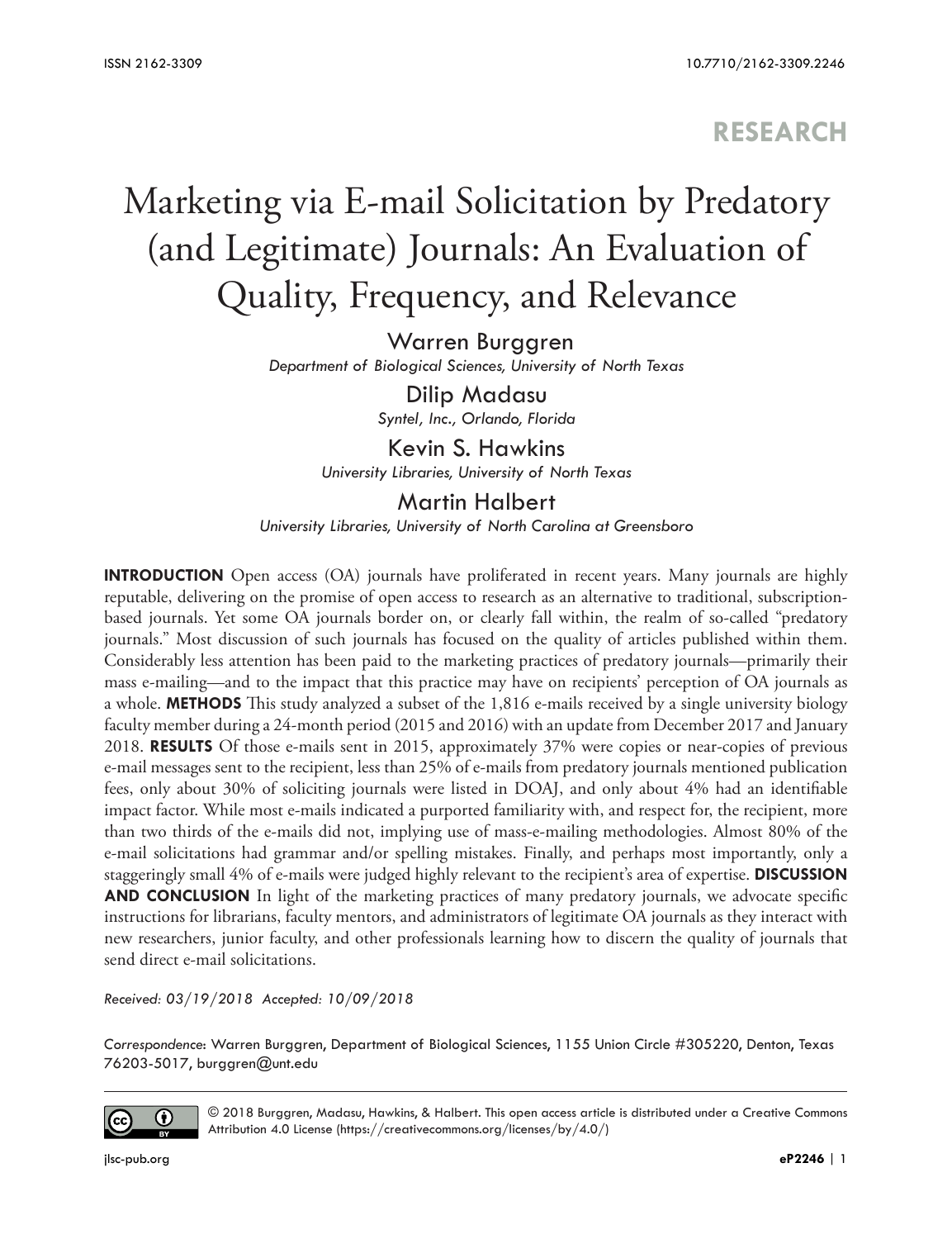#### **IMPLICATIONS FOR PRACTICE**

- 1. This article quantitatively analyzes journal e-mail solicitations from the perspective of a single e-mail recipient over a three-year period and comments on the effects these e-mails might have on attitudes of prospective authors toward open access journals.
- 2. E-mail solicitations received by a single scientist increased overall more than twofold from the two-year period of January 2015 through December 2016 and more than sevenfold from the months of January to December 2015 to these months in 2018, pointing to the rapid and accelerating growth of this marketing practice by predatory journals charging significant article-processing fees.
- 3. Of the analyzed e-mail solicitations received by this scientist, almost all had both very low relevance and low quality. We view e-mail solicitations from such journals as contributing to some scholars' increasingly low opinion of the process of solicitation by e-mail by any journal—legitimate or not. Thus, the increasing volume of e-mail solicitations from such journals is actually devaluing legitimate attempts to communicate and collaborate by e-mail.
- 4. We have generated specific recommendations for librarians, faculty mentors, and publishers of legitimate journals that center on the necessity to understand in some depth the marketing practices of less legitimate journals.

#### **INTRODUCTION**

Open access (OA) journals have proliferated at a breathtaking rate over the last several years. Many of these journals are highly reputable and have delivered on the promise of providing OA to research as an alternative to subscription-based journals. Unfortunately, large numbers are bordering on, if not clearly within, the domain of lower-quality journals that solicit manuscripts, sometimes with a false sense of urgency, through e-mail solicitations, then collect article-processing charges (APCs) and publish the manuscripts without proper (or any) peer review. These are perhaps the most salient features of what are commonly referred to as "predatory journals" (K. Anderson, 2012; R. Anderson, 2015; Beall, 2016b; Berger & Cirasella, 2015; Hansoti, Langdorf, & Murphy, 2016; Sorokowski, Kulczycki, Sorokowska, & Pisanski, 2017; Stratford, 2012), though the appropriateness of this term has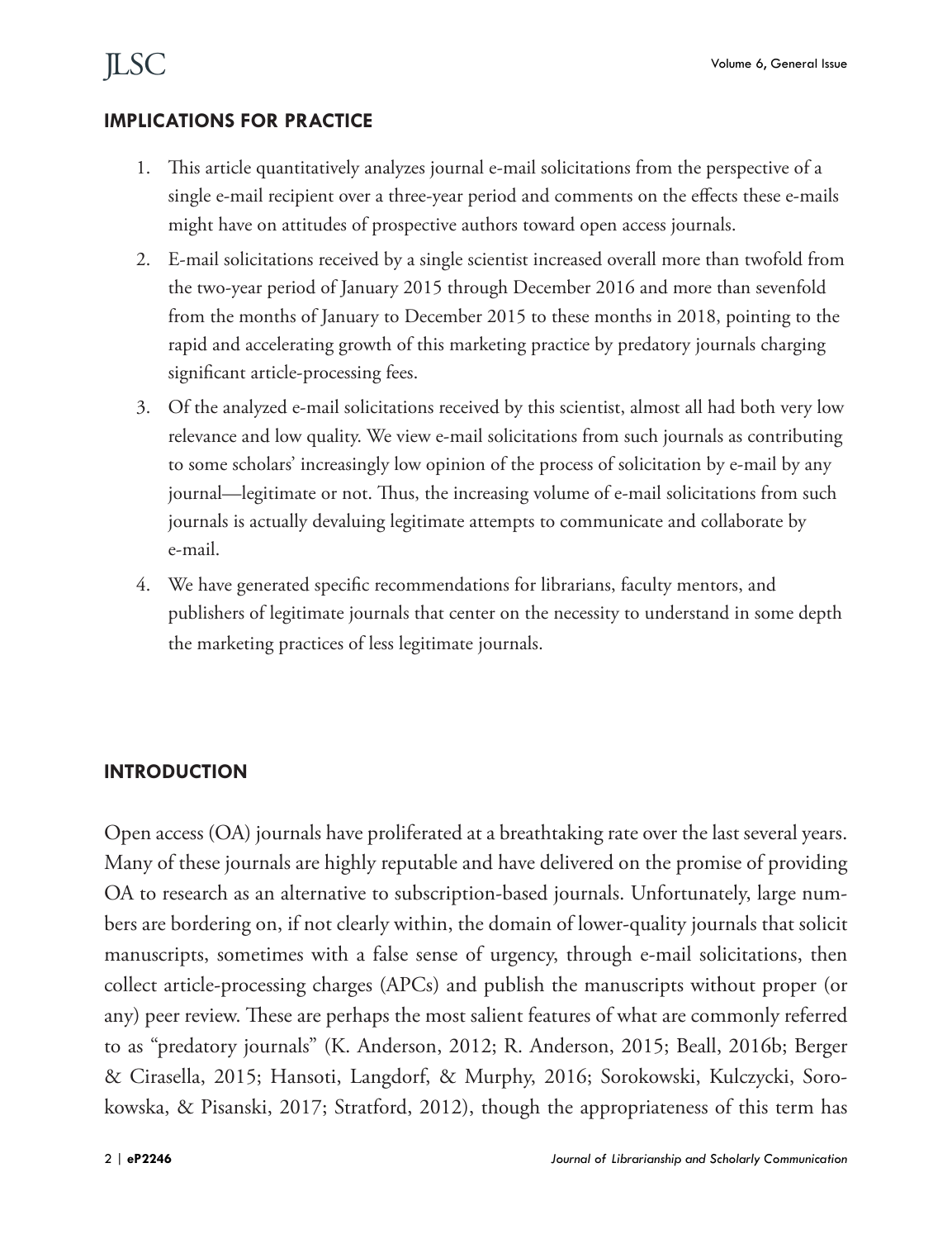been questioned.1 In response, numerous articles, blogs, and websites have commented on the number and origins of such journals (see Literature Review). These valuable, if somewhat disheartening, studies have focused primarily on the provenance and quality of the predatory journals themselves. Fewer studies have focused on how scholars actually come to view journals associated with e-mail solicitations to submit manuscripts and/or join the journal's editorial board. As will be demonstrated in this study, the relevance of these e-mail solicitations to individual authors' work is generally quite low, and their volume is increasing, which may diminish scholars' views on OA publishing.

#### **LITERATURE REVIEW**

Much interest has arisen regarding predatory journals and the effect they have on the publishing industry as a whole. Numerous authors have commented on the emerging confusion and concern among scholars and librarians alike regarding the proliferation of these journals. In particular, concern has been expressed that the comingling of such journals with legitimate OA journals is, or already has, compromised or even "corrupted" the reputation of OA journals as a whole (Beall, 2012; Bjork, Shen, & Laakso, 2016; Bjork & Solomon, 2012; Butler, 2013; Christopher & Young, 2015; Ferris & Winker, 2017; Gasparyan, Yessirkepov, Diyanova, & Kitas, 2015; Harzing & Adler, 2016; Manca et al., 2017; Natarajan & Nair, 2016; Shahriari, Grant-Kels, & Payette, 2016; Shen & Bjork, 2015; Xu & Chau, 2014). Past analyses have included both broad analyses of the characteristics of predatory journals, including longitudinal studies of the volume of articles, and analyses of the journals' marketing, article reviewing practices, and journal longevity, sometimes even including "exposés" of specific suspect journals (Hansoti, Langdorf, & Murphy, 2016; Bjork et al., 2016; Manca, Martinez, Cugusi, Dragone, & Dvir, 2017; Manca, Martinez, Cugusi, Dragone, & Mercuro, 2017; Memon, 2017; Moher & Srivastava, 2015; Petrişor, 2016; Ray, 2016; Shamseer et al., 2017; Shen & Bjork, 2015; Wicherts, 2016). In these studies, most authors describe questionable publishing characteristics in at least half of the journals they have investigated.

When considering the quality of a journal, scholars sometimes seek an objective metric

<sup>1</sup> The adjective *predatory* has been questioned for its appropriateness, and the term *bad faith* suggested as a substitute (R. Anderson, 2015). More recently, it has been suggested that the practices of such journals be viewed as *parody* rather than predation, in the interests of developing a more nuanced view of conventional journals, or what Bell (2017) and Ferris and Winker (2017) refer to as "legitimate" journals. In the present article we retain the adjective *predatory* simply because of the broad recognition of the general concept; it is not for this article to resolve that debate. However, we wish to stress that we do not believe that journals actually fall into binary categories of *predatory* or *nonpredatory*; rather, legitimacy and other qualities of a journal are gradients on a spectrum.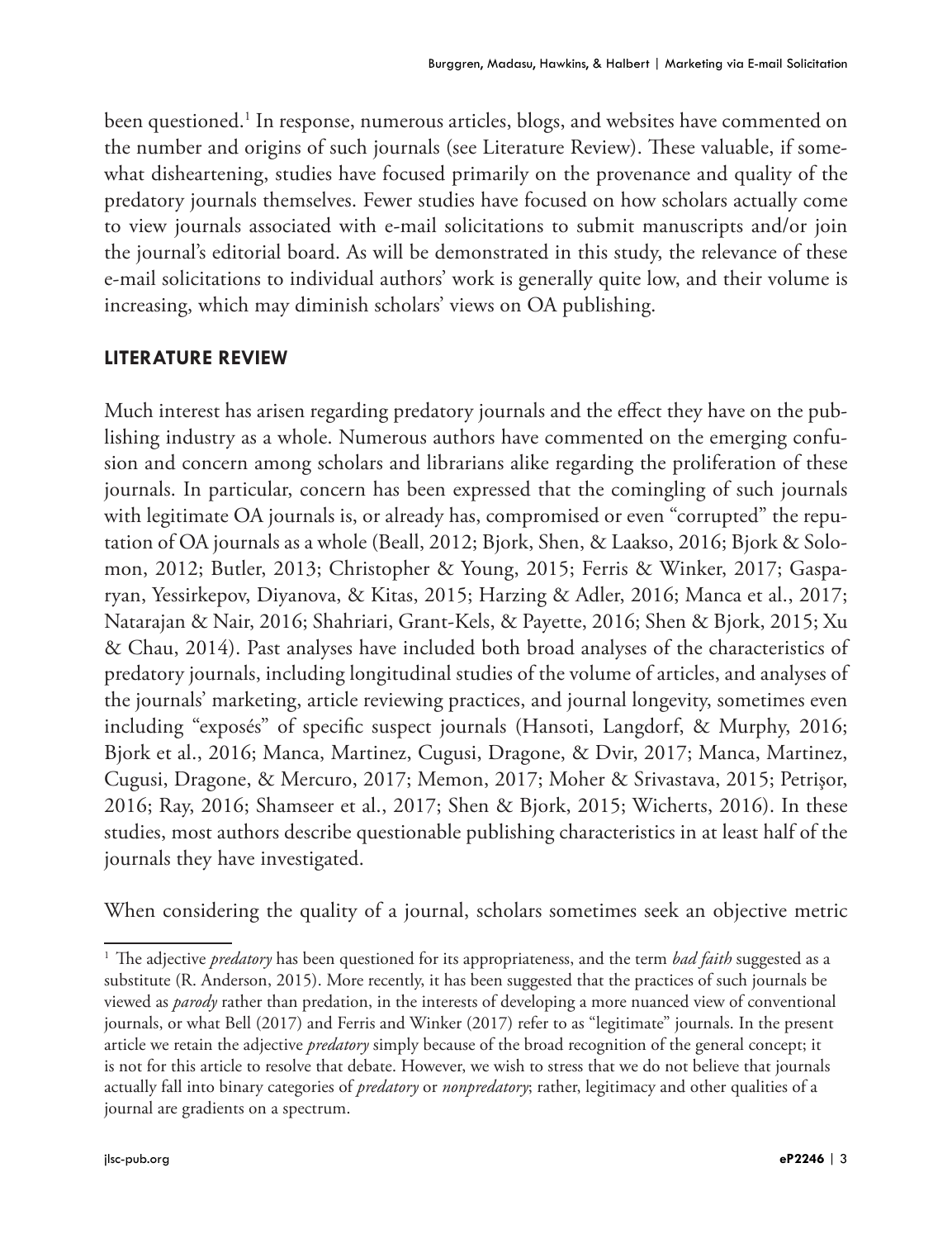that can be used for any journal in any field. The most well-known is the journal impact factor, yet the meaning and significance of a journal's impact factor has been extensively debated since this metric was first developed decades ago (Bjork & Solomon, 2012; Chen, Chen, & Jhanji, 2013; Citrome, 2007; Colquhoun, 2003; Ha, Tan, & Soo, 2006; Jones, 2003; Lariviere & Sugimoto, 2018; Lee & Bardin, 2009; Makeham & Pilowsky, 2003; Moed, 2002; Nielsen & Seitz, 2016; Smith, 2007; Waheed, 2003). Despite sustained criticism of the impact factor over the years, it continues to be used not only as a measure of a journal's importance but also as a proxy for measuring the quality of individual publications, especially when assessing a case for academic promotion (Hecht, Hecht, & Sandberg, 1998; Holden, Rosenberg, Barker, & Onghena, 2006; Moher et al., 2018; *PLoS-Medicine*, 2006).

Highlighting the quality-control issues in numerous journals, considerable attention has been directed toward various "sting" operations, building on a history of publishing hoaxes such as the "Sokal affair" (Bricmont, 1999; Hadi, 2016). Most notably, fabricated manuscripts, sometimes with obvious or even glaring errors, have been accepted in journals charging fees for publication but offering little or no peer review, for example, the "Bohannon Sting" (Bohannon, 2013).<sup>2</sup> In a recent study, a fake CV was sent to 360 journals, with the "sender" soliciting membership on each journal's editorial board (Sorokowski et al., 2017). Approximately one third of the journals accepted the "fake, subpar candidate" as a member of their editorial board.

Against this backdrop of skepticism toward newer publishing venues, several scholars have counseled prospective authors on navigating the complex options for publishing their research in the age of predatory journals (Hansoti et al., 2016; Beall, 2016a; Christopher & Young, 2015; Masten & Ashcraft, 2016; Reid & Cress, 2016; Shahriari et al., 2016; Shamseer et al., 2017). Additionally, some researchers have proposed a series of tools for evaluating the transparency of the peer-review process (Laine & Winker, 2017; Wicherts, 2016).

In short, the literature to date has taken a broad, analytic view that has focused on assessing the legitimacy and quality of journals. Less attention has been paid to the specific e-mail marketing practices of journals, although such practices are coming under increasing scrutiny because of how they may shape the perception of these journals by potential authors. A very small subset of studies of predatory journals indeed focus on the "consumer" side of these practices, analyzing how authors are recruited. Notable for this approach is a study that analyzed a subset of e-mail solicitations sent to a cohort of five researchers (specific

<sup>2</sup> Interestingly, some journals published by recognized, established publishing houses also accepted the "sting" article.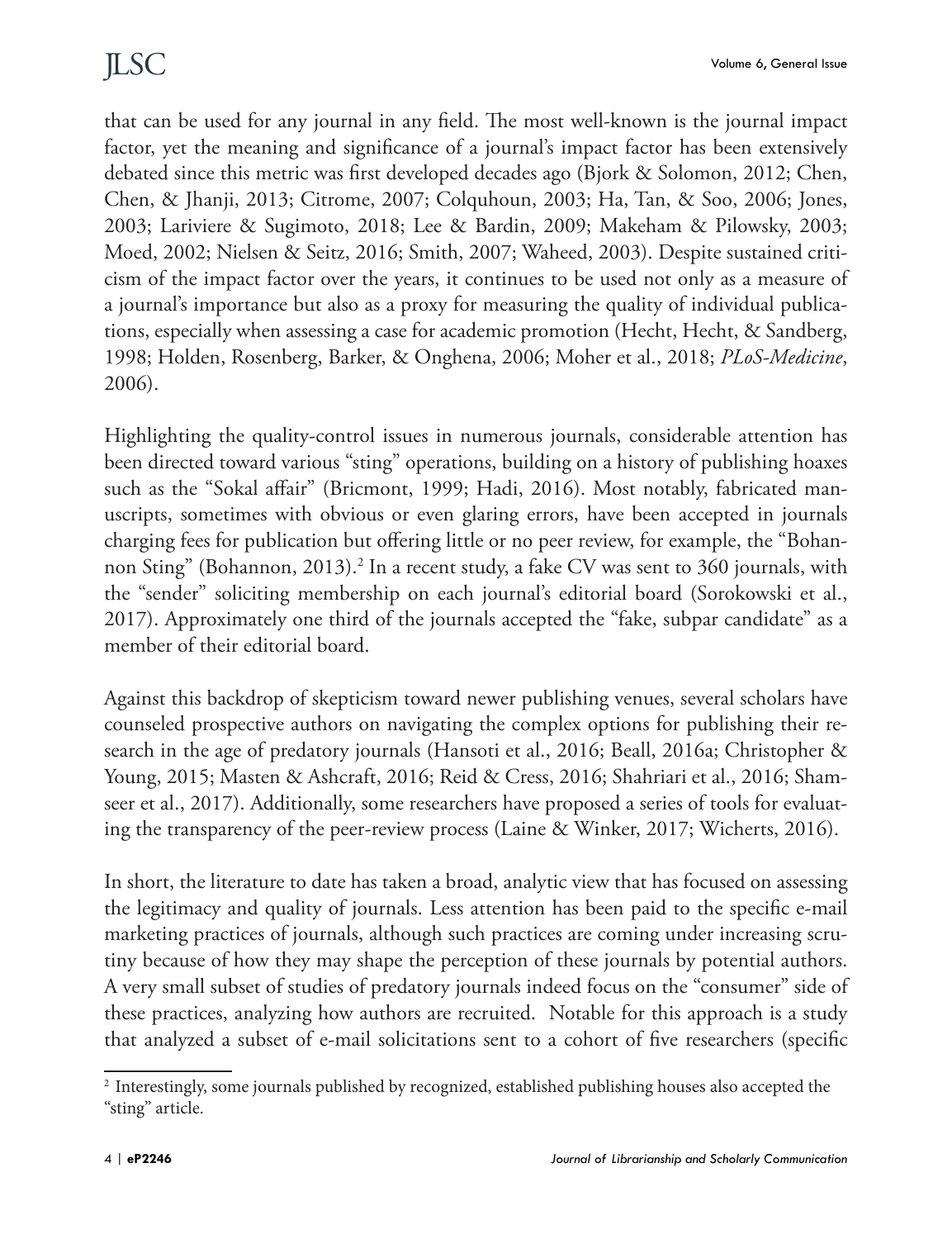disciplines not identified) (Grey, Bolland, Dalbeth, Gamble, & Sadler, 2016). That study focused on invitations to publish articles and to attend conferences sent over a three-month period in 2014. In their informal and entertaining article, the authors describe a study focused more on the subjective qualities of various forms of spam e-mails rather than on longer-term trends, objective assessments of quality, or—most importantly—the future implications of such e-mail solicitations. A few other studies have analyzed e-mail solicitations sent to a single individual over approximately one year for factors such as frequency of receipt of e-mails, use of an OA model by the publisher, the charging of fees to fund journal operations, and misrepresentation of operating locations (Kozak, Lefremova, & Hartly, 2015; Moher & Srivastava, 2015). These studies found that publishers were sending multiple e-mails from sometimes undisclosed locations and charging, in some instances, high APCs.

Given the continuing proliferation of predatory journals since studies by Grey et al. (2016), presumably based on e-mail solicitations received during or before 2013, and Kozak et al. (2015) analyzing e-mails from 2012 to 2013, we considered it essential to conduct a more contemporary linear analysis over a longer period of time. We used a combination of objective and subjective measures to determine the quality and impact of the e-mail solicitations. Moreover, to our knowledge no study has directly assessed the *relevance* of the solicitations from the perspective of the recipient, as opposed to the qualities of the e-mail solicitation or its sender, and how these e-mail solicitations, which so often relate to OA journals, may affect "consumer" views of OA publishing in general.

### **METHODS**

#### **Profile of E-mail Recipient**

E-mail messages sent to the first author of this paper, a biology professor (hearafter "recipient") inviting him to submit a manuscript to a journal and/or join an editorial board (hereafter "e-mail solicitations") were preserved and analyzed according to criteria described in the Evaluation Criteria section below. Because only a single individual's e-mails were analyzed, we report here characteristics of both the recipient and his institution, should these emerge as important for future studies.

The recipient in this study is a research-active full professor specializing in comparative animal physiology whose career has spanned 40 years. He has published more than 250 articles, book chapters, and books; has garnered an h-index (as calculated by Google Scholar) of 56; and has served as editor-in-chief and editorial board member for several biology journals published in print, online, or both. The recipient is a University Distinguished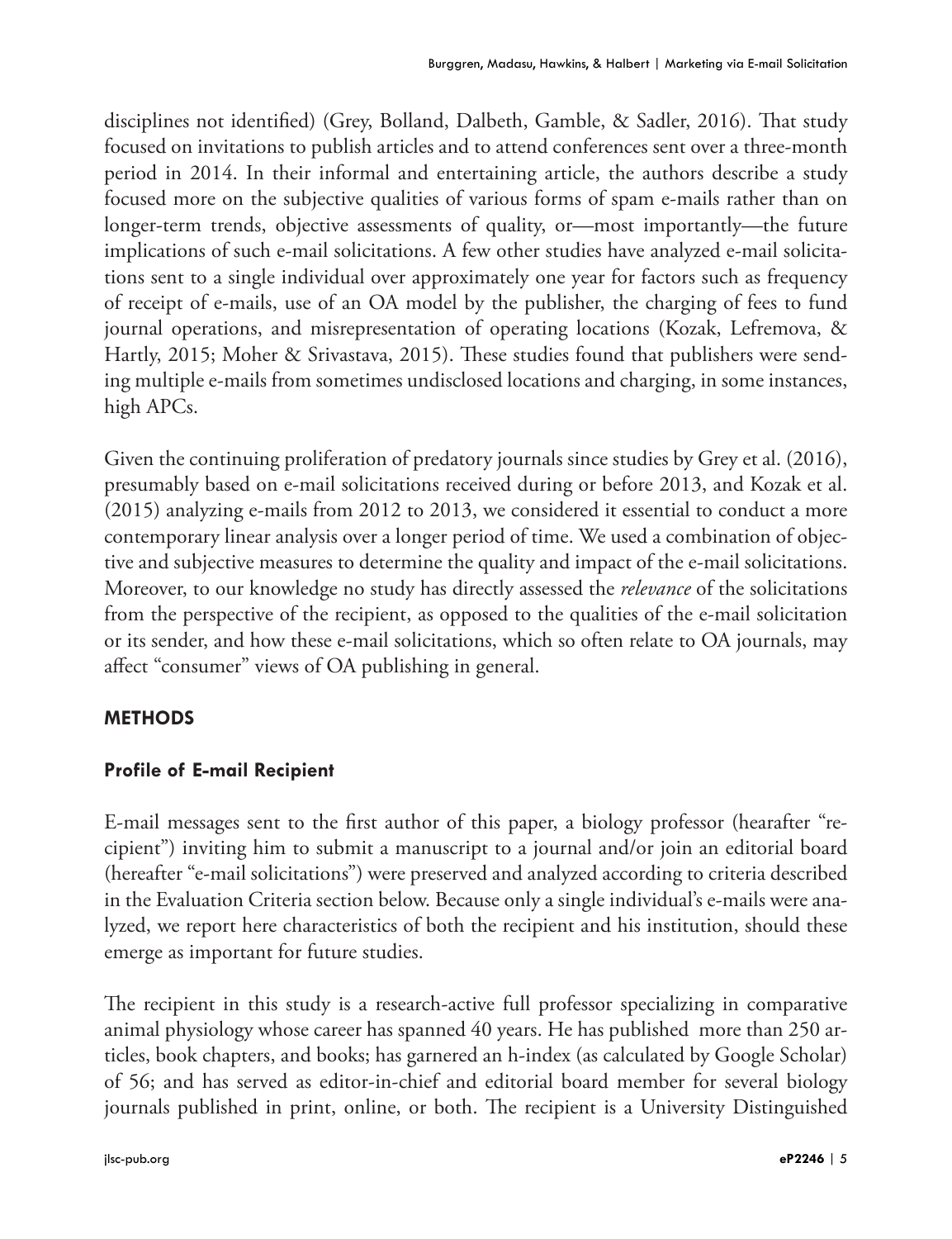Research Professor at his institution, an R1 university according to the Carnegie Classification. We state these characteristics to highlight, in part, that this analysis is based on an individual with a long-standing career.<sup>3</sup>

### **Collection of E-mail Solicitations**

All e-mail solicitations relating to journals sent to the recipient during the two-year period from January 1, 2015 to December 31, 2016 were identified and stored electronically. No preliminary assessment was made until after all e-mails were collected—i.e., none were deleted prior to the subsequent evaluation of the entire body of e-mails. An e-mail message was considered an e-mail solicitation if it came from a publisher clearly identified in the body of the e-mail and requested that the recipient submit an article manuscript to a specific journal and/or included an invitation to join an editorial board of a journal. Analysis according to the criteria below was carried out either on all collected e-mails or just on e-mails from 2015, as noted below for each criterion. Additionally, the months of December 2017 and January 2018 were analyzed for e-mail frequency only.

It is important to note that not all e-mails received were analyzed for all characteristics described below, as some e-mails had incomplete or ambiguous information for one or more of the characteristics analyzed.

#### **Evaluation Criteria**

#### Objective Criteria

The number of e-mail solicitations received during the 24-month period of 2015 and 2016 and from December 2017 through January 2018 was determined and expressed on a monthly basis.

Receipt of duplicate and near-duplicate e-mail solicitations (hereafter "repeats") and the frequency of repetition of sending of such messages were analyzed for the year 2015 only.

E-mail solicitations received during 2015 were evaluated for whether the journal mentioned was included in one or more of the Directory of Open Access Journals (DOAJ), *Index Medicus*, or MEDLINE, as searched through PubMed. Journal titles were verified in these databases even when the e-mail solicitation already claimed their inclusion. Important to note is that the DOAJ database underwent changes during the years 2015 and 2016 (the analysis period of the present

<sup>&</sup>lt;sup>3</sup> It would be fascinating in a future study to see if journal e-mail solicitations are disproportionately targeting senior faculty, or will begin to focus on more junior (and potentially more vulnerable) faculty.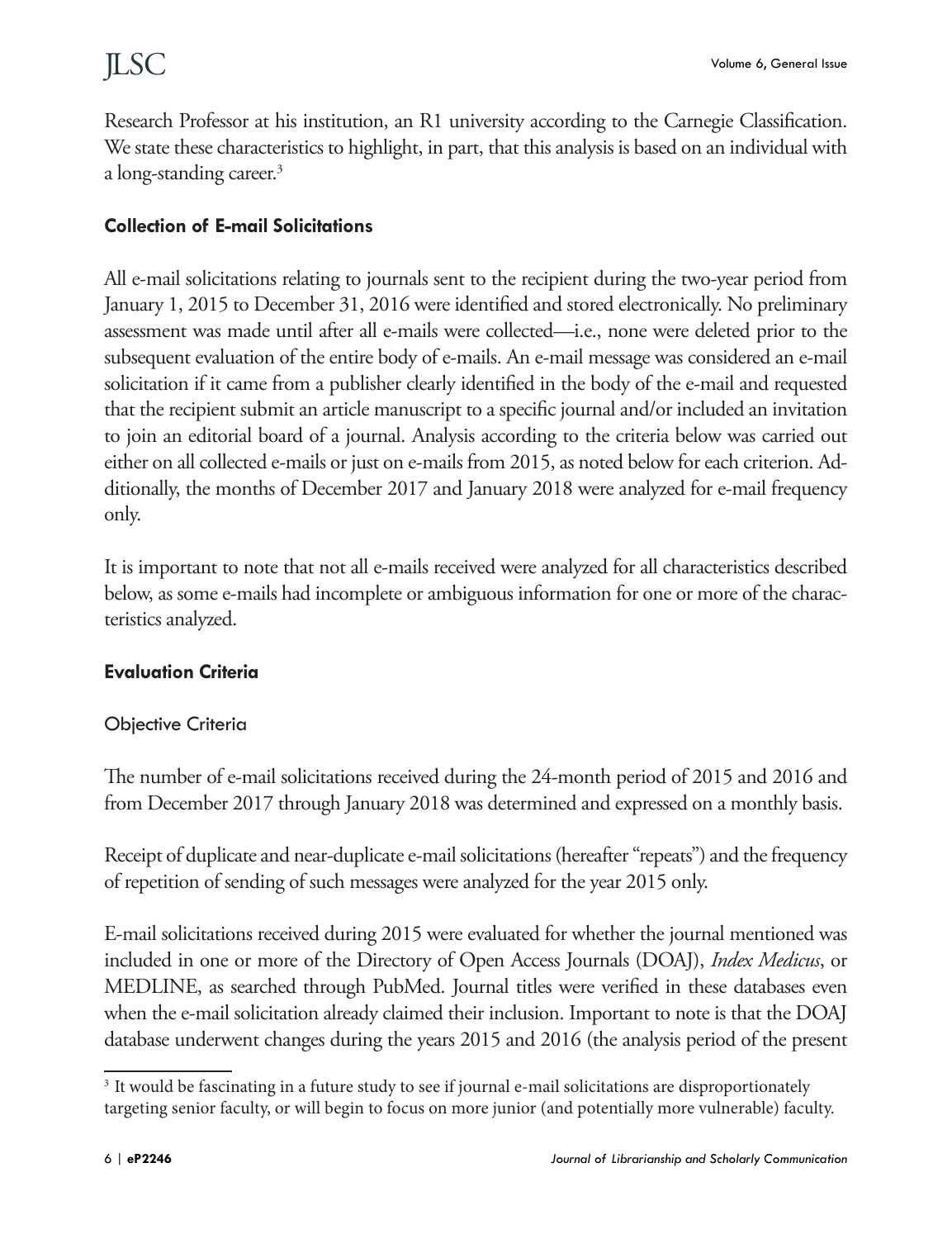study) in response to the Bohannon Sting (DOAJ, 2016, 2017). Exclusion was based on failure to reapply, using more stringent application criteria. Indeed, almost 40% of the nearly 10,000 journals in DOAJ were subsequently removed for failing to reapply for admission following the implementation of stricter criteria for membership. As a consequence, journals that may have been in DOAJ at the start of this study in January 2015 may have been absent at the end in December 2016.

Impact factor was not assessed, but whether an e-mail solicitation mentioned the impact factor of the journal was recorded.

E-mail solicitations received during 2015 were also analyzed to determine whether they indicated the cost to publish an article in the journal (the cost of the APC). E-mails were searched for the presence of at least one of the following terms: *processing fee*, *processing charge*, *publication fee*, *publication charge*, *discount*, and *waiver*. Overlapping terms in a single e-mail (e.g., both *processing fee* and *waiver*) were not accounted for.

Since all e-mail solicitations were for English-language journals, we felt that the journal staff should exhibit the ability to write and edit technically accurate English, but we also wanted to allow for the significant variation in English usage and expression around the world. This is consistent with another recent study, which suggests that readers of solicitation e-mails "determine whether the words in the e-mail are congruent with their dictionary definitions" (Lewinski & Oermann, 2018). Solicitations with serious "absolute" mistakes in English grammar or spelling (for example, clear misspellings, verb misconjugations, or other clear and unequivocal grammar errors) that could be objectively assessed were scored a low value of 1. Those with significant numbers (>3) of grammar/spelling mistakes but less disruptive mistakes earned a score of 2, while error-free e-mails were scored with a 3.

#### Subjective Criteria

All e-mail solicitations received in 2015 were graded on a scale of 1 (low, poor) to 5 (high, excellent) in each of the following categories:

- *• Relevance* Is the subject matter relevant to the recipient's area of research?
- *Opening Salutation* Is the opening salutation accurate or inaccurate? Is it specific or general? Does the salutation reflect an accurate degree of familiarity with the recipient's research? (Table 1)
- *• Journal Age* was evaluated Does the journal indicate that it is new, by using terms such as *new*, *initial*, or *inaugural* to describe upcoming issues, or by indication of a journal "launch"? A score of Yes/No was assigned.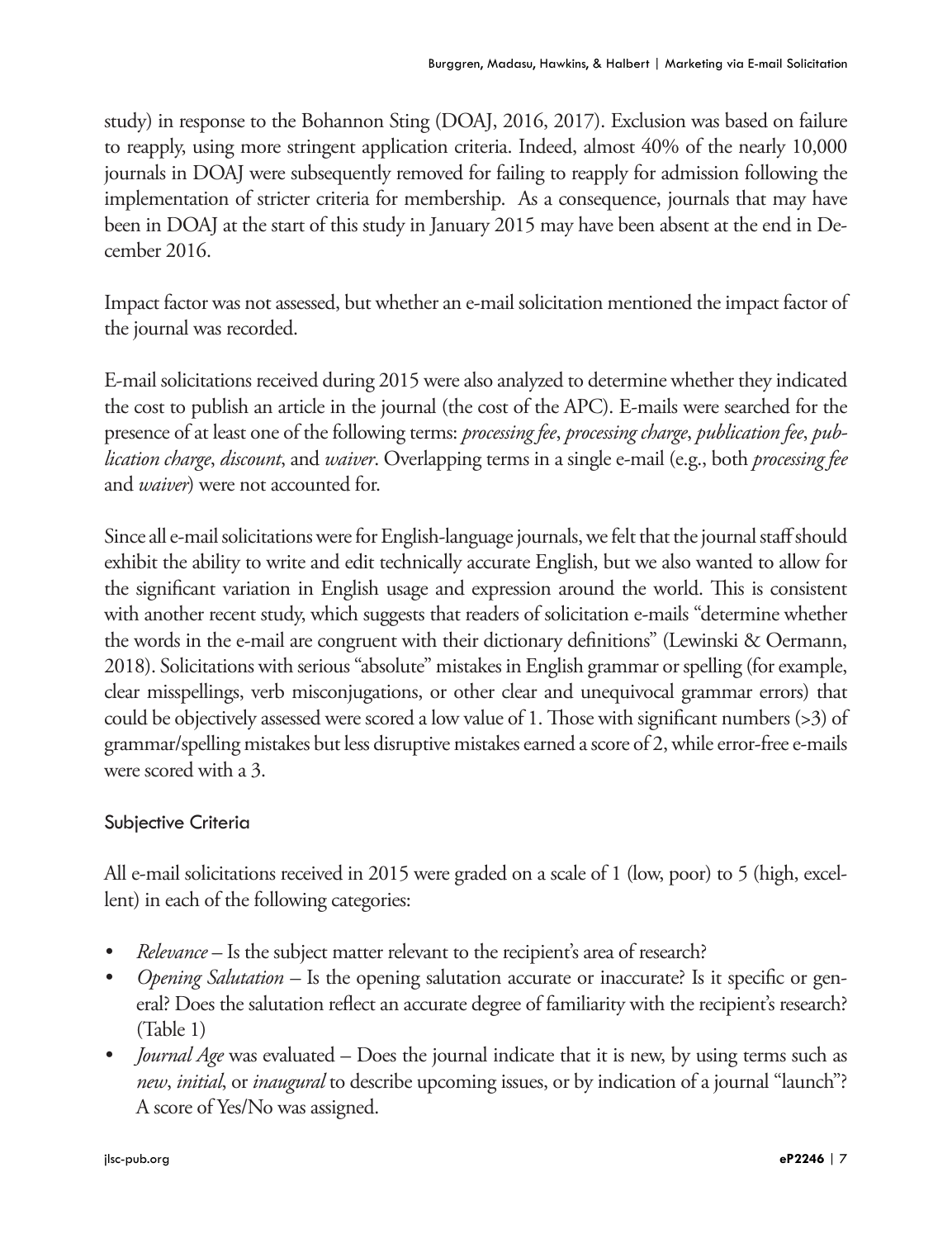| <b>Opening Salutation</b>              | <b>Score Assigned</b> |
|----------------------------------------|-----------------------|
| (Beginning "Dear" or "Dr")             | (5 highest)           |
| Burggren                               | 5                     |
|                                        |                       |
| Warren Burggren                        | 4                     |
| Warren W. Burggren                     |                       |
|                                        |                       |
| Burggren, Warren                       |                       |
| Burggren, W                            | 3                     |
| Burggren Warren W                      |                       |
|                                        |                       |
| Dr. Warren                             |                       |
| Misspelled version $-$ e.g. "Bergen"   | 2                     |
| Extra initial – e.g. "W.W.W. Burggren" |                       |
|                                        |                       |
| Professor                              |                       |
| Colleague                              |                       |
| Researcher                             | 1                     |
| Mail sort                              |                       |
| Any other highly impersonal opening    |                       |

**Table 1.** Scoring System for E-mail Solicitations Salutations to Warren W. Burggren

Note that additional subjective measures of the "professionalism" of the solicitation were initially considered in our analysis. For example, an overly obsequious approach (e.g., "Dear Esteemed Profesor" [*sic*]) or, at the other end of the spectrum, a highly familiar approach (e.g., "Hi! Hope you are having a good day!") might be construed as unprofessional, especially in the context of scholarly communication today. Ultimately, however, it was felt that a scoring system free of our own cultural biases could not easily be developed, and a "professionalism score" (other than the aforementioned characteristics) was not pursued.

#### **Statistical Analyses**

Comparison of the number of e-mail solicitations received in each of the two years, in each of the 12 months (see Objective Criteria below), was assessed with a two-way analysis of variance (two-way ANOVA) followed by a Holm-Sidak method to test month-bymonth differences. A significance threshold of  $p < 0.05$  was used for all statistical analyses.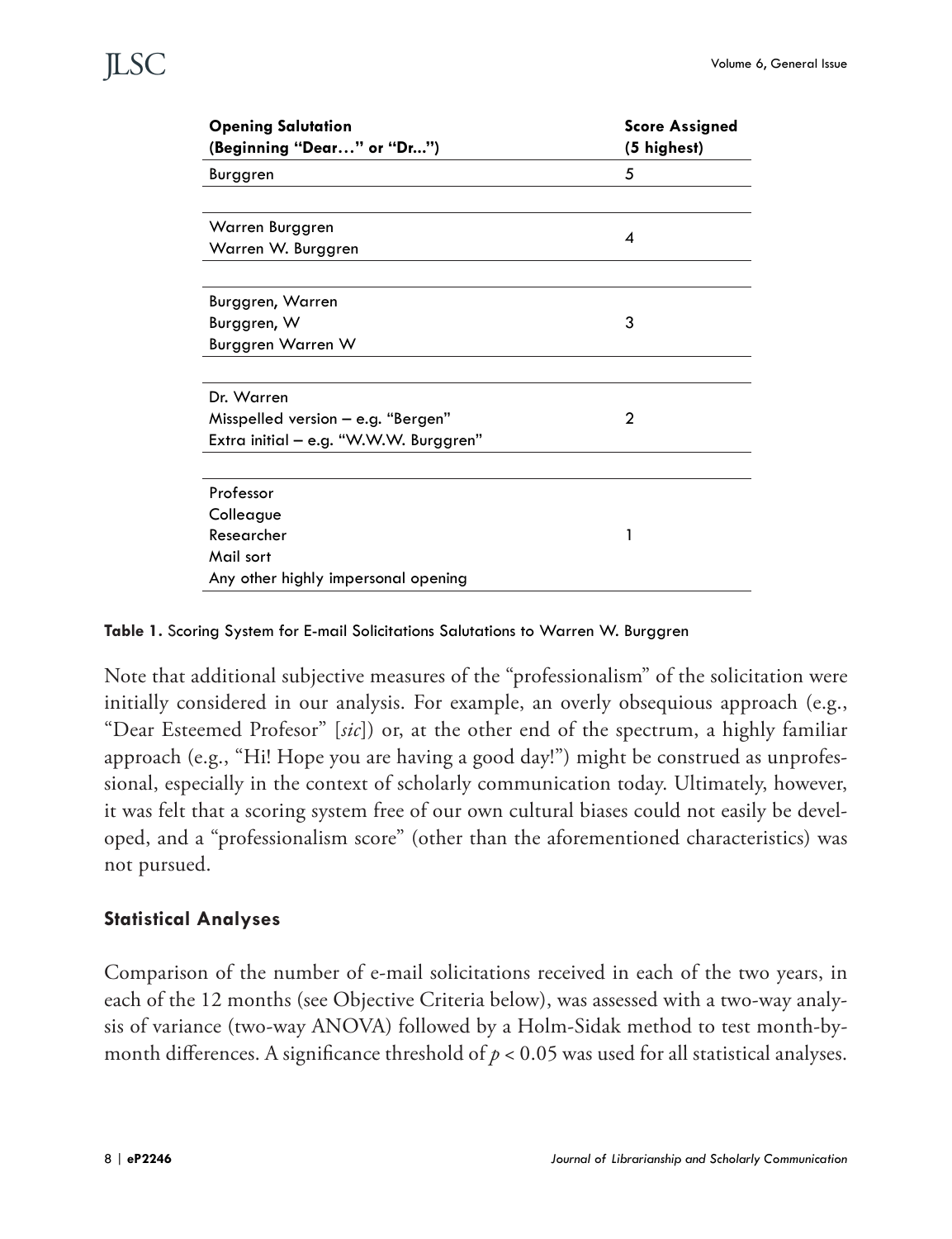#### **RESULTS**

#### **Objective Criteria**

#### Total Number of E-mail Solicitations Received in 2015 and 2016

The recipient received a total of 1,816 e-mail solicitations in the 24-month period between January 1, 2015, and December 31, 2016—an average of 908 per year, 76 per month, or nearly four e-mails per business day. The total number of received e-mail solicitations (including repeats from the same journal—see below) was a significant ( $p < 0.001$ ) 2.3 times higher in 2016 (1,269 e-mails) than in 2015 (547 e-mails; Figure 1). However, there was considerable variability between comparable months in e-mails received in each of the two years. Consequently, there were no statistically discernable differences between months of the year for either year ( $p = 0.139$ ).



**Figure 1.** Email solicitations by month for the years 2015 and 2016, as well as for December 2017 and January 2018. The factorial increase from year 2015 to 2016 is indicated above the values for 2016 each month.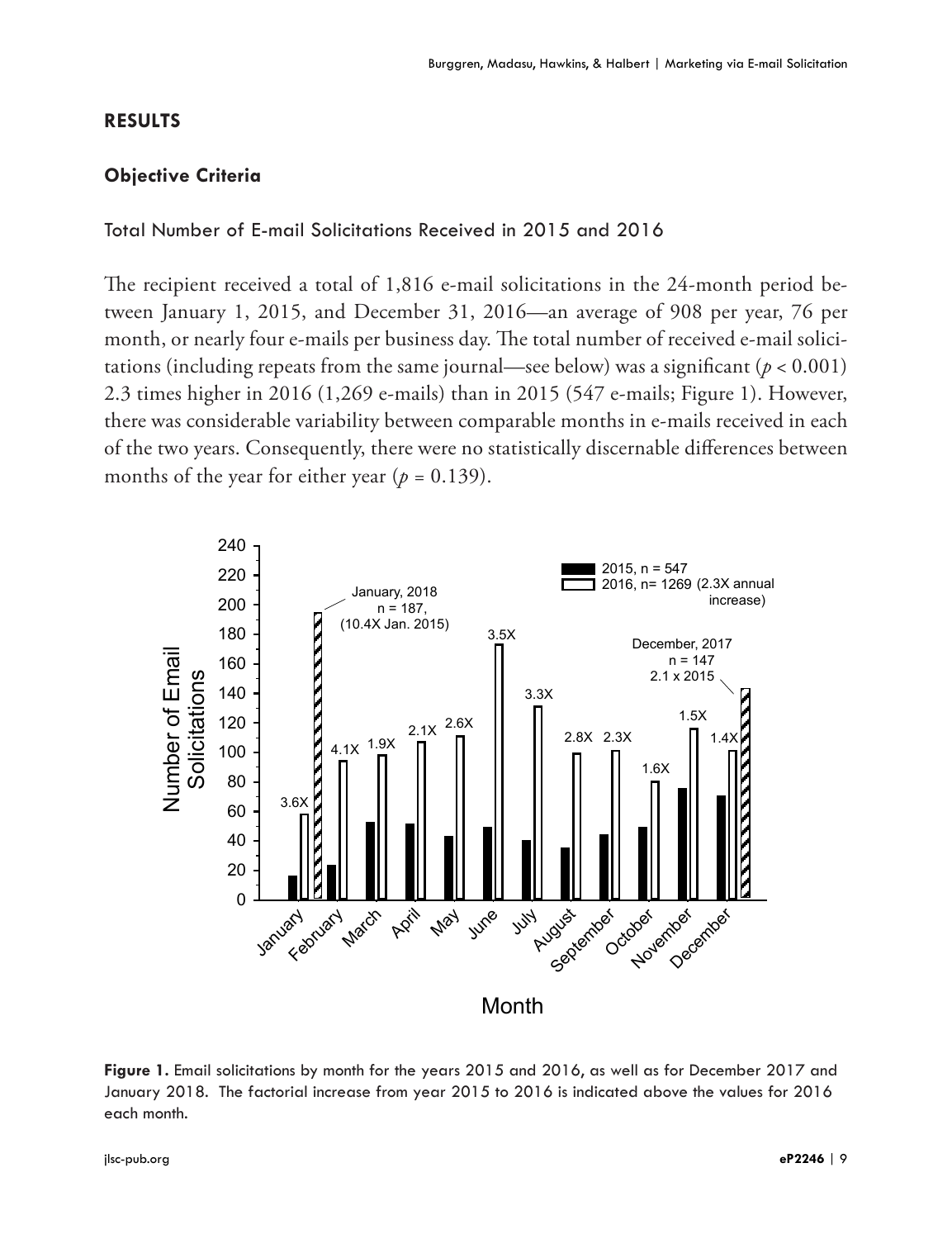While revising the manuscript of this article following initial peer review, we were able to collect additional data for the months of December 2017 and January 2018. Confirming our suspicions based on anecdotal evidence of increasing solicitation frequency during the months of December 2017 and January 2018, the recipient was sent an astonishing 334 e-mail solicitations during these two months—an increase of nearly 400% compared with December 2015 and January 2016.

#### Repeated (Duplicated) E-mail Solicitations

In the 2015 analysis period, 326 e-mail solicitations were analyzed for repeat solicitations. The average e-mail solicitation was sent from the same source a mean of 1.8 times (*n* = 326). However, the large majority of publishers (>200) sent the recipient only a single email solicitation (Figure 2). In total, 122 e-mails (about 37%) were repeats (with identical or very similar content to another message), and one publisher sent ten identical e-mails to the recipient in the 12-month analysis period. Typical of the repeated e-mails was a query from the sender as to whether the recipient had received and read the first e-mail solicitation, often conveyed with a sense of urgency accompanied by an upcoming deadline for journal article submission. In fact, one journal, perhaps seeking authors with annual productivity quotas, sent an e-mail on December 27 promising peer review and publication by December 31!



**Figure 2.** Frequency distribution showing number of solicitations received in 2015 per journal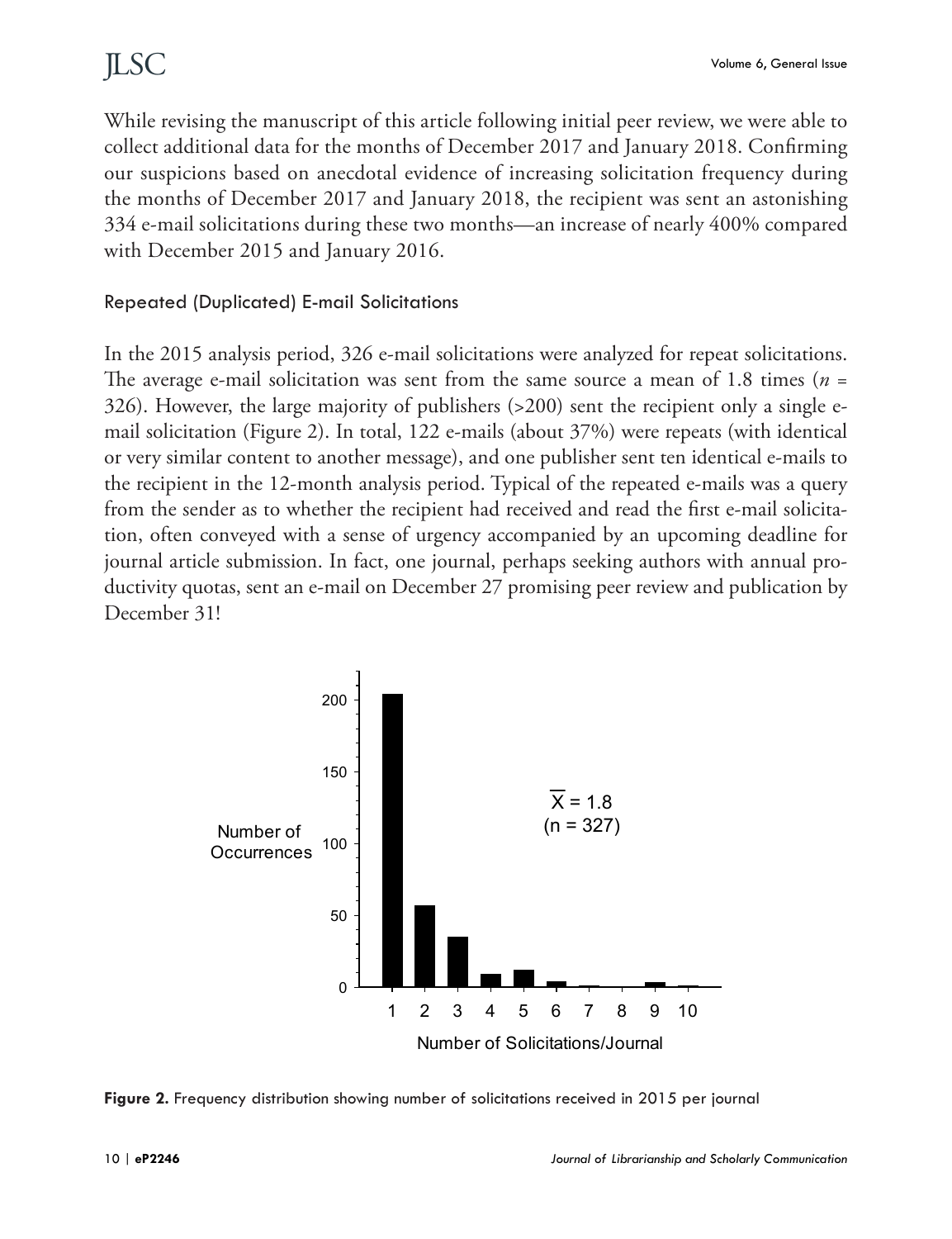#### Journal Presence in Databases and Impact Factor

Of 274 soliciting journals analyzed in the 2015 analysis period, 86 (31.4%) and 84 (30.7%) were listed in DOAJ or MEDLINE as searched through PubMed, respectively. Noteworthy is that only two of 274 journals (0.7%) were listed in *Index Medicus*, a database that ceased publication in 2004 with its conversion to MEDLINE. Thus, the very low percentage for inclusion in *Index Medicus* (that is, pre-2004) is an indicator of how few of the soliciting journals had been established for more than a decade.

Given the inherent difficulty of determining bias-free indicators of journal quality, with numerous studies having investigated this (see above), no detailed assessment of the quality of the soliciting journal was made. Thus, we did not assess impact factor or other metrics for quality, but regarded as more important whether the e-mail solicitation even mentions having an impact factor. Of the 274 e-mail solicitations analyzed, a search of *Journal Citation Reports* indicated a calculated impact factor for only ten (3.6%) of the soliciting journals. We did not authenticate claimed impact factors in the e-mail solicitations.



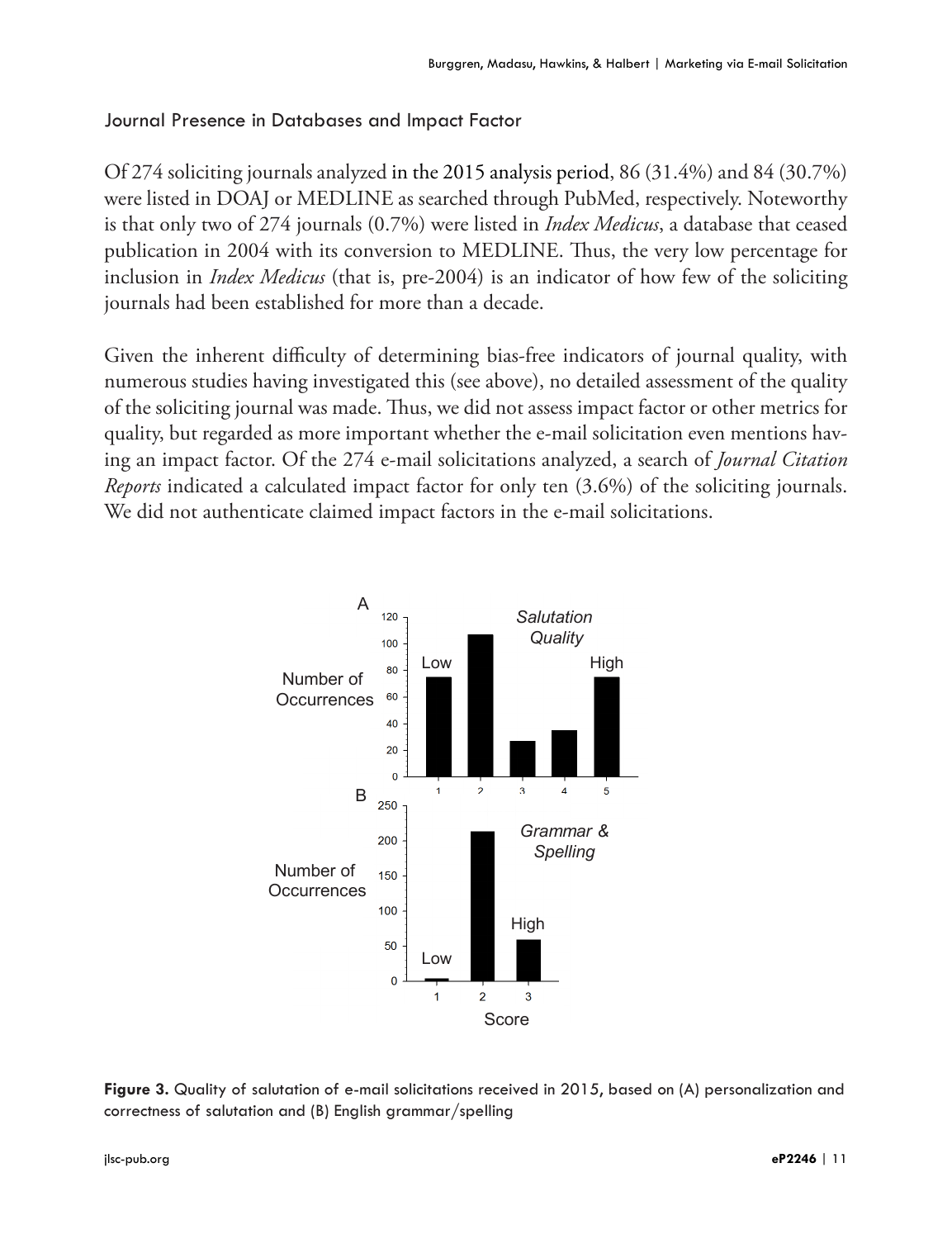### Fees Charged

As explained in "Collection of E-mail Solicitations" (above), the study included all e-mail messages that came from a publisher clearly identified in the e-mail and were requesting submission by the recipient of a journal article to a specific journal and/or included an invitation to join an editorial board of a journal. While we assumed that all such messages relate to fee-charging journals rather than other types of journals, we found that for the 2015–2016 analysis period, a "processing fee" or "processing charge" was specifically mentioned in only 176 of 910 (19.3%) of the e-mail solicitations examined for this characteristic. A "publication fee" or "publication charge" was indicated in just 228 of 910 e-mail solicitations analyzed (23.1%). A "discount" was indicated in 59 of 910, or 5.5% of e-mail solicitations analyzed, and in this same group a "waiver" of some portion of the publication charges was indicated in 10.4% (75 or 910).

#### Spelling and Grammar

Spelling and grammar was rated as adequate in only approximately 20% of e-mail solicitations. Spelling and grammar were inadequate (some mistakes – a score of 2) to poor (numerous mistakes – a score of 1) in 217 of 276 (almost 80%) of the e-mail solicitations from 2015 (Figure 3B).

#### **Subjective Criteria**

#### Relevance of E-mail Solicitations

Relevance of the soliciting journal to the recipient's area of expertise and prior publishing history is shown in Figure 4. Of key importance, only 3.2% (10 of 314) of analyzed e-mail solicitations from 2015 were scored as having the highest relevance to the recipient. On the other end of the spectrum, nearly 80% of the solicitations were scored as having minimal to no relevance to the recipient's area of expertise—relating either to other specializations within the life sciences or to disciplines further afield, such as medicine or even engineering, urban planning, economics, or transportation.

#### Journal Age: New vs. Established Journals

Of the 272 e-mail solicitations assessed in the 2015 analysis period, 43 (15.8%) used verbiage indicating that they were a new journal publishing or "launching" an "initial" or "inaugural" issue. Though not quantified in this study, an alternative approach used by many journals was wording and phrasing in the solicitation that suggested that the journal being promoted was an established, even venerable, journal.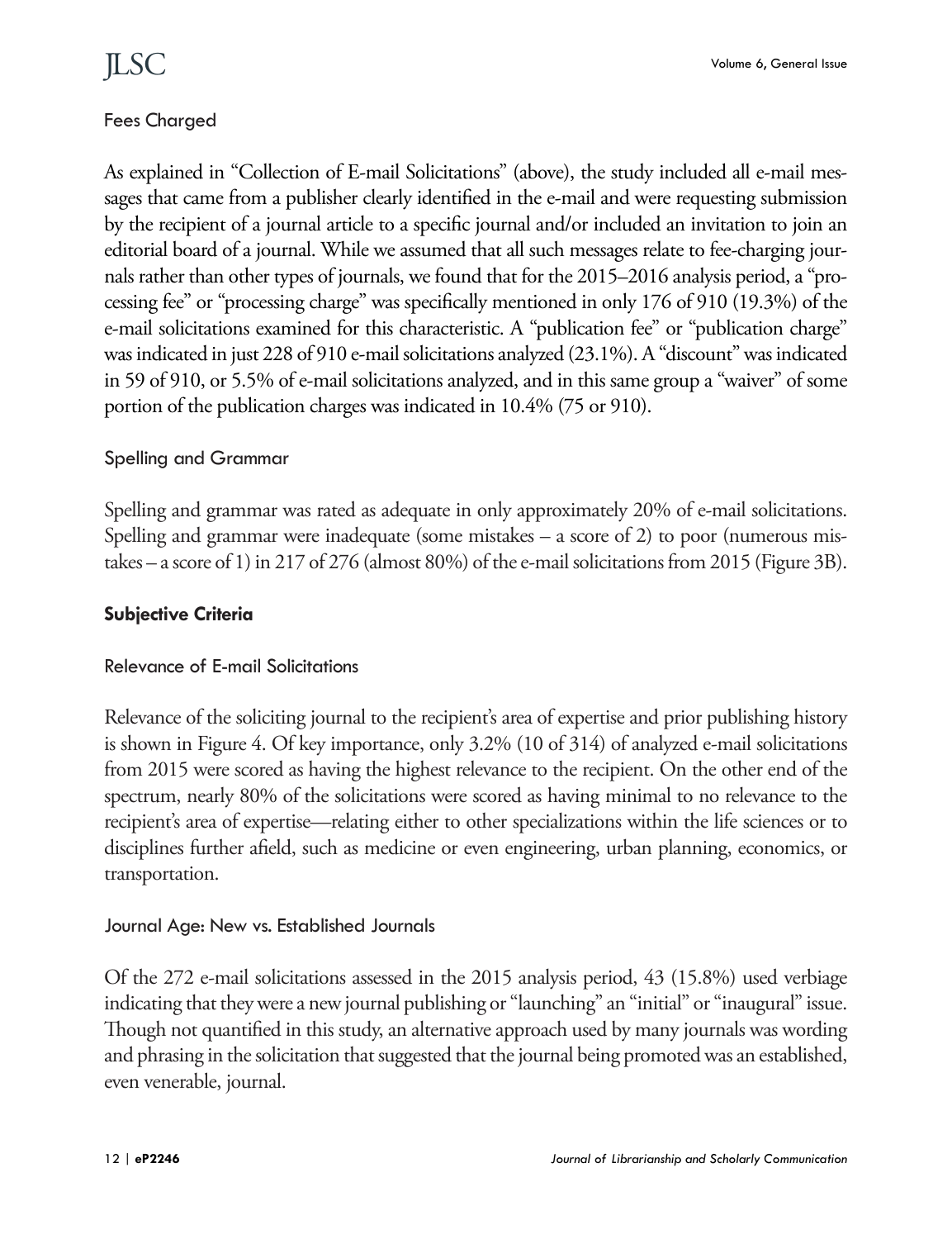

**Figure 4.** Relevance of e-mail solicitations received in 2015 to the recipient's research interests and publishing history

#### Quality of E-mail Solicitations

Two measures of the quality of the e-mail solicitations, and thus indirectly the perceived value of the e-mail by the recipient, were assessed: characteristics of the salutation and correctness of grammar and spelling (Figure 3A). Approximately two thirds (209 of 309, or 67%) of e-mail solicitations in the 2015 analysis period began with highly impersonal, inaccurate, or generic salutations, while only 24% included salutations directed specifically to the recipient. It is understandable that mass e-mails might not be personalized. Yet a large proportion (not determined) of the e-mails with an impersonal or even incorrect salutation came from senders who purportedly knew and even admired the recipient's work, who indicated that it was important and highly relevant to the field, and/or who otherwise indicated a personal knowledge of the recipient that was belied by the informality or lack of personalization of the salutation.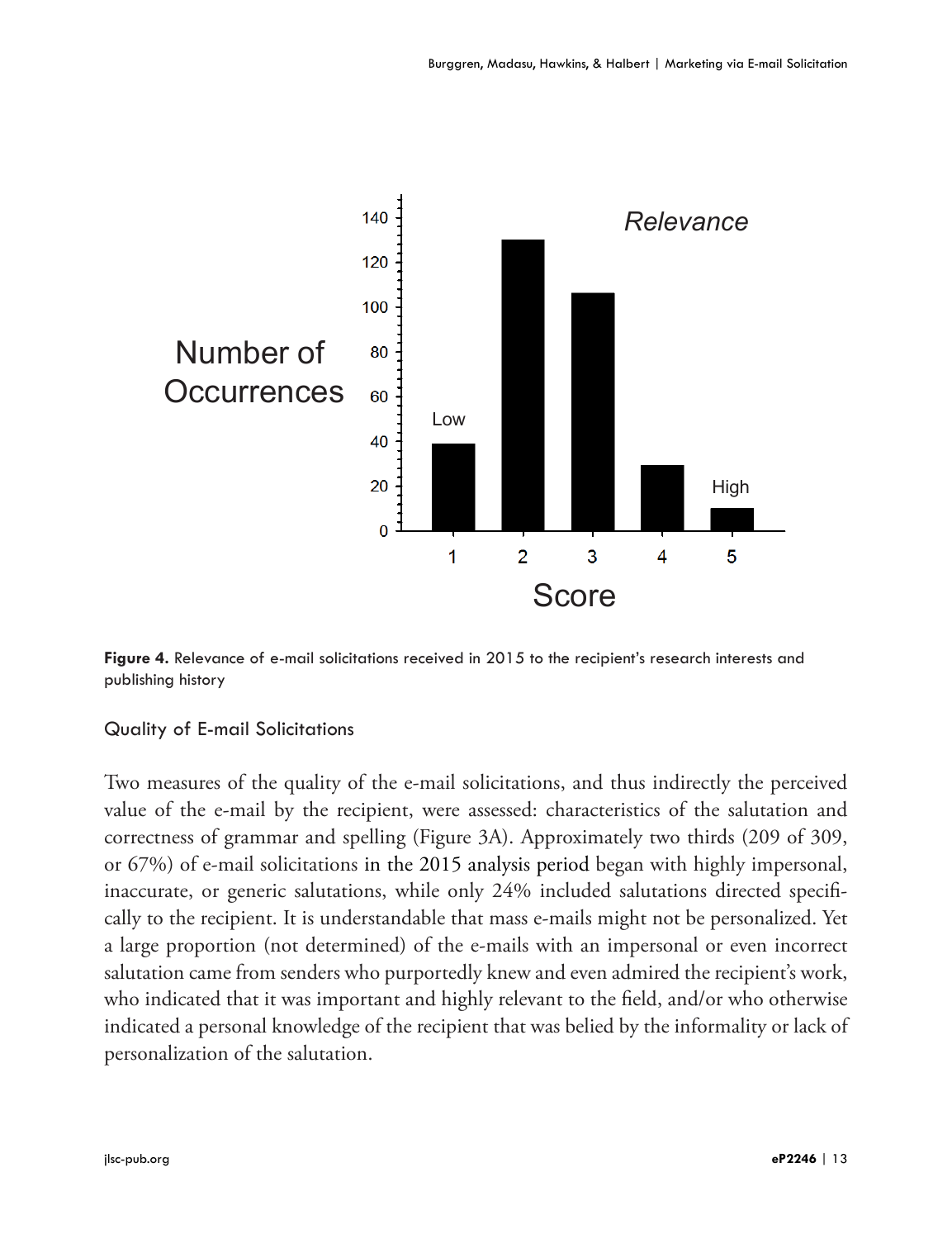#### **DISCUSSION**

#### **Limitations of the Study**

While hundreds of e-mail solicitations were analyzed, it could be argued nonetheless that  $n = 1$  — that is, that the e-mails of only a single biology professor were analyzed, and that either this particular professor was nonrepresentative with respect to e-mail solicitations or that the field of biology is nonrepresentative with respect to e-mail solicitations overall. The former could only be refuted by having a statistically significant number of biology professors at the same career stage at similar universities each agree to such an analysis of email solicitations that they receive, all in the same analysis period. The study by Grey et al. (2016) points out a similar concern about their study, which might be categorized as broad (including e-mails received by five researchers) but brief (covering only three months), as opposed to the current study that investigates e-mail solicitations sent to only a single researcher (narrow) but over a much longer period. Similar methodology was employed in the analyses of e-mails to small numbers of recipients (Kozak et al., 2015; Moher & Srivastava, 2015). However, we argue that studies covering brief data collection periods (weeks, a few months), even if involving numerous researchers, may be no more representative of e-mail solicitations than studies of solicitations received by an individual over a year or longer. For example, the current study has documented a threefold increase in e-mail solicitations over the course of 2016, suggesting that the best sampling would occur over a period of time longer than a few months.

By virtue of the recipient's lengthy career, with his e-mail address widely available online, it could be argued that this individual might attract a larger number of e-mail solicitations than, for example, an early-career scientist. While this would skew the number of e-mail solicitations, we view it as unlikely to affect their quality distribution in any systematic way, especially since so few of the e-mail solicitations demonstrated any real knowledge of the recipient or his research area, as Grey et al. (2016) have also reported.

While objective criteria (for example, the number of e-mail solicitations relating to the journal received during the period of study or the presence or absence of the journal in DOAJ) are straightforward to score, subjective criteria (for example, relevance to the recipient's field of study or the quality of salutation) are of course open to interpretation. The subjective experience of the recipient is one of the central concerns of this study. Among the questions we are asking are: would a recipient regard the e-mail solicitations as informative, and would the e-mail solicitations draw the recipient to the journal? As we noted at the outset, most research has focused on assessing the quality of journals, not upon how the recipient regards these e-mail solicitations.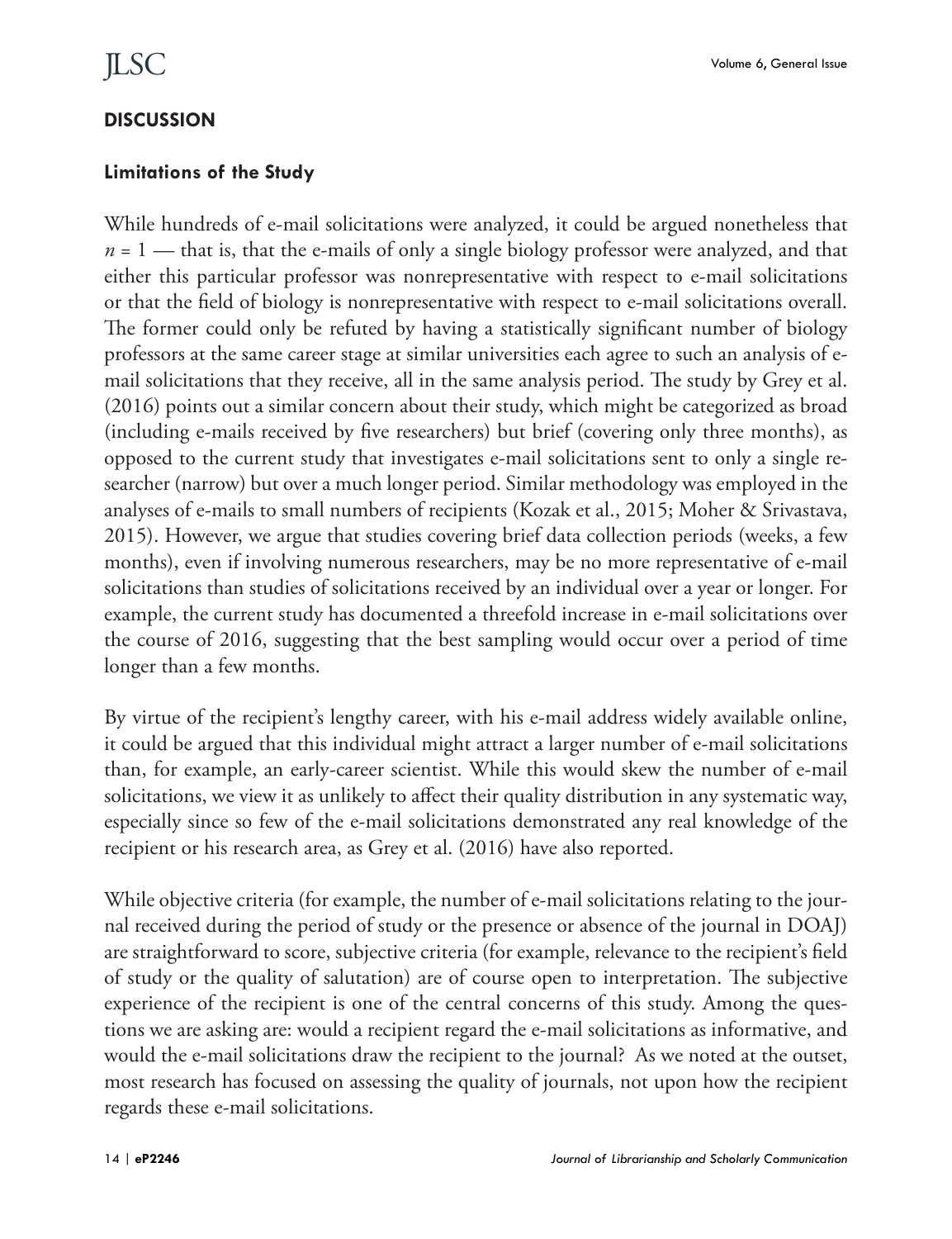A final note is that doubtlessly the results of this study would differ (albeit slightly, we believe) with a different choice of search terms. For example, we searched for terms such as *publication fee*, *processing charge*, etc. (see Objective Criteria in Methods), but did not search for *dollars*, *euros*, or the symbols for these currencies.

#### **Interpretation of Results and Comparison with Previous Studies**

Numerous interesting trends, plus differences from the results of previous studies, emerge from our analysis. First and foremost, the sheer number of e-mail solicitations more than doubled from 2015 through 2016 and, at least for the months of December and January, increased about fourfold from January and December 2015 to December 2017 and January 2018, during which the recipient received an average of more than five e-mail solicitations per day. In terms of sheer numbers of e-mails, it is interesting to compare the yearly averages of 547 for the year 2015 (1.49/day) and 1269 for the year 2016 (3.47/day) from this study with previous work. Moher and Srivastava (2015) report analyzing 311 e-mail solicitations to publish in journals over a one-year period (0.85/day). It is not clear from their methodology whether this number of e-mails came to both authors or to just one, but in either case the numbers of e-mails to the recipient in the present study is considerably larger and, more importantly, grew over time. Similarly, the recipient in Kozak et al.'s (2015) study received 796 e-mails over 391 days, for a yearly average of 743 e-mail solicitations or 2.0 /day.

Our analysis indicates that the problem of e-mail solicitations from predatory journals has grown rapidly in recent years, as confirmed anecdotally by conversations with numerous recipients of e-mail solicitations in the life and basic sciences. It is unlikely that this increase in the present study was due to any reputational change of the e-mail recipient, whose h-index increased only modestly and whose research and publishing activity remained constant during this period of time.

The present study also reveals that there is no statistically significant monthly pattern or trend in e-mail solicitations (Figure 1), with any month as likely to produce solicitations as any other. This lack of pattern contrasts with the data from Moher and Srivastava (2015), who observe a monthly increase of solicitations during the period from April 2014 to March 2015. The pattern they report is more likely a function of a steady overall increase in solicitations during the mid-2010s, as borne out by our own finding of an overall 2.3 fold increase in solicitations since the 2015–2016 period.

As found in other studies, there are "repeat offenders" among e-mail solicitations received by the recipient, with similar or identical messages being repeatedly sent by the same pub-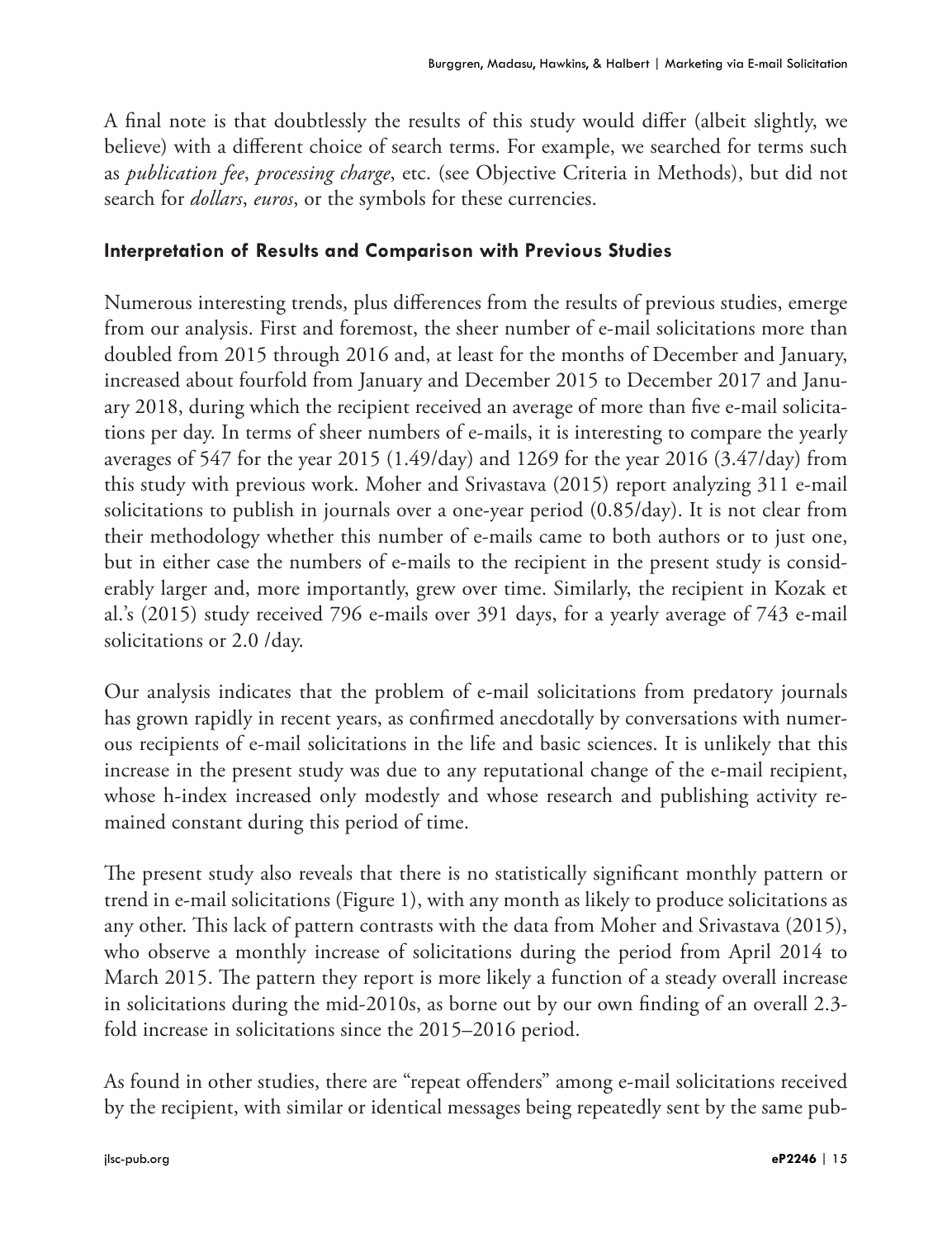lisher. We report that an e-mail solicitation is sent to the recipient an average of 1.8 times (Figure 2), compared to a higher average of 2.9 from Kozak et al.'s (2015) study.

Moreover, the degree of personalization of the e-mail is an indicator of purported personal knowledge of the recipient's research program. Kozak et al. (2015) reports that approximately 83% of e-mails had a nonpersonalized salutation. This compares with 60–70% of the salutations in the present study having nonpersonal or inaccurate solicitations.

Grammar and spelling errors in e-mail solicitations have been seen by others as criteria for assessing the quality and impact of e-mail solicitations sent by predatory online journals. Moher and Srivastava (2015) allude to spelling mistakes in e-mail solicitations but do not quantify them. Shamseer et al. (2017) do not report on spelling mistakes in e-mail solicitations but identify such mistakes in 66% of the websites of suspected predatory journals that they examined. Nguyen et al. (2018) actually used the Flesch Reading Ease and Flesch-Kincaid Grade Level assessments, and quantified the difficult readability understandability of the e-mail content. The present study reveals wide variation in usage of English. While there are cultural and regional sensitivities that should be set aside when assessing the accuracy of English spelling and grammar, we view absolute errors in spelling (e.g. ". . . publish your reseach [*sic*] article *. . .*") or in verb conjugation (e.g. ". . . your article was be published . . .") as objective criteria. In any event, what we define as "absolute" errors in English were replete in the e-mail solicitations, with only about 20% of solicitations having technically perfect English spelling and grammar.

Article processing charges were directly mentioned in only about 20% of the e-mail solicitations received. However, a recent study indicates that approximately one third of OA journals charge APCs (Morrison et al., 2017). These authors did not consider differences in discipline but rather provided an overall assessment of all fields in large journal databases, finding APCs averaging \$2,000 USD or more. Such fees are highly prevalent in the life and basic sciences, medicine, and engineering, where one study indicates that approximately 80% of all APCs paid to roughly 4,500 journals were for journals in these fields (Solomon & Bjork, 2016).

The low number of journals sending out solicitation e-mails that were actually included in the MEDLINE database, which has relatively "loose" criteria for inclusion, speaks to the low quality of many of the predatory journals we analyzed.

Finally, a unique contribution of the present study is not just a quantitative analysis of the numbers and patterns of e-mail solicitations but also an analysis of the *relevance* of the e-mails (a lack of which is perhaps the defining feature of spam). Relevance is, of course,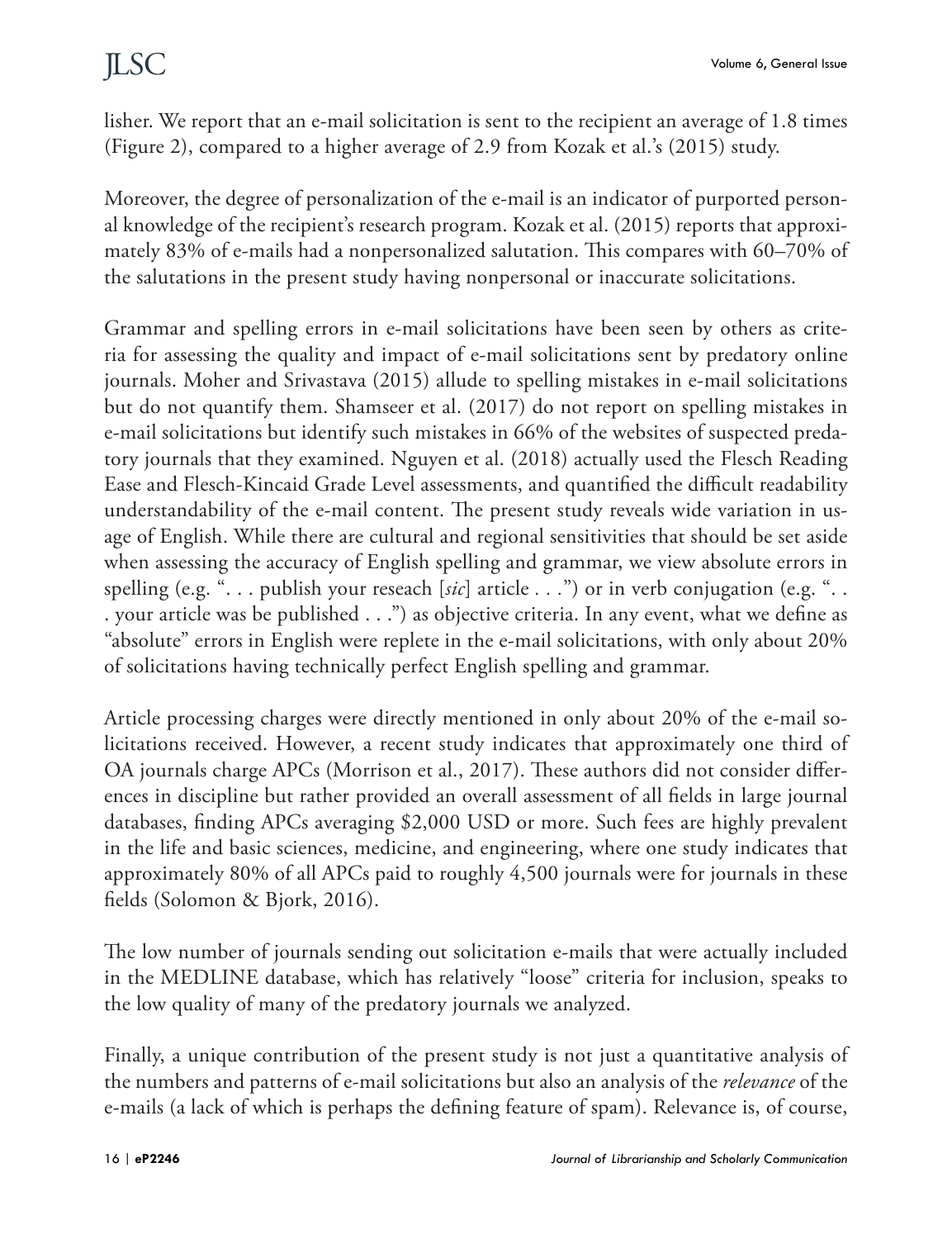a subjective measure, but it is important because it has implications to online publishing beyond issues of quality. Perhaps most startling, given the sheer number of e-mail solicitations received, is how very few of them (~3%) were deemed "highly relevant" to the disciplinary specialization of the e-mail recipient. The large majority of invitations to publish were from journals whose content bore little or no relevance to the recipient's area of research.4

### **Methodological Considerations for Future Studies**

Several observations emerge from this and previous studies focusing on e-mail solicitations that are pertinent to methodology for future studies. First, the number of e-mail solicitations going to any single recipient is likely to vary as a result of several factors, including academic discipline, degree of interdisciplinarity of the researcher, and the "academic footprint" of the researcher. Different publishers targeting different disciplines might use slightly varying practices for attracting authors (for example, the use of repeat e-mails). Thus, from a methodological point of view, comparing absolute numbers of solicitations is less productive than comparing trends occurring within a data set.

Second, while several studies have taken the "single-recipient" approach (including the present study), we advocate movement toward analysis of groups of e-mail recipients from very similar subdisciplines (e.g., physiology within biology, or organic chemistry within chemistry). This would allow investigators to identify specific trends both within and between disciplines.

Third, assessment should also focus on how publishers of predatory journals acquire the e-mail addresses they use. By understanding this, it may be possible to better protect sensitive e-mail information, or at least make it too laborious and expensive to, for example, individually harvest names from university websites. However, this approach may be futile since Google Scholar is increasingly a source for e-mail addresses (Petrişor, 2016). Finally, future studies on the topic of APCs should delve deeper into discipline-specific patterns because, at least in the field of basic plant and animal biology, the senior author's experience—corroborated in part by Solomon and Bjork (2016)—is that even the most respected of legacy journals publishing OA articles routinely charge substantial publication fees.

<sup>&</sup>lt;sup>4</sup> The recipient received only a handful of requests to review submissions to any of the journals from which he received e-mail solicitations. Since he is a senior researcher who is otherwise often approached to conduct peer review for legitimate journals, this alone raises questions about the quality of the peer review conducted for these predatory journals.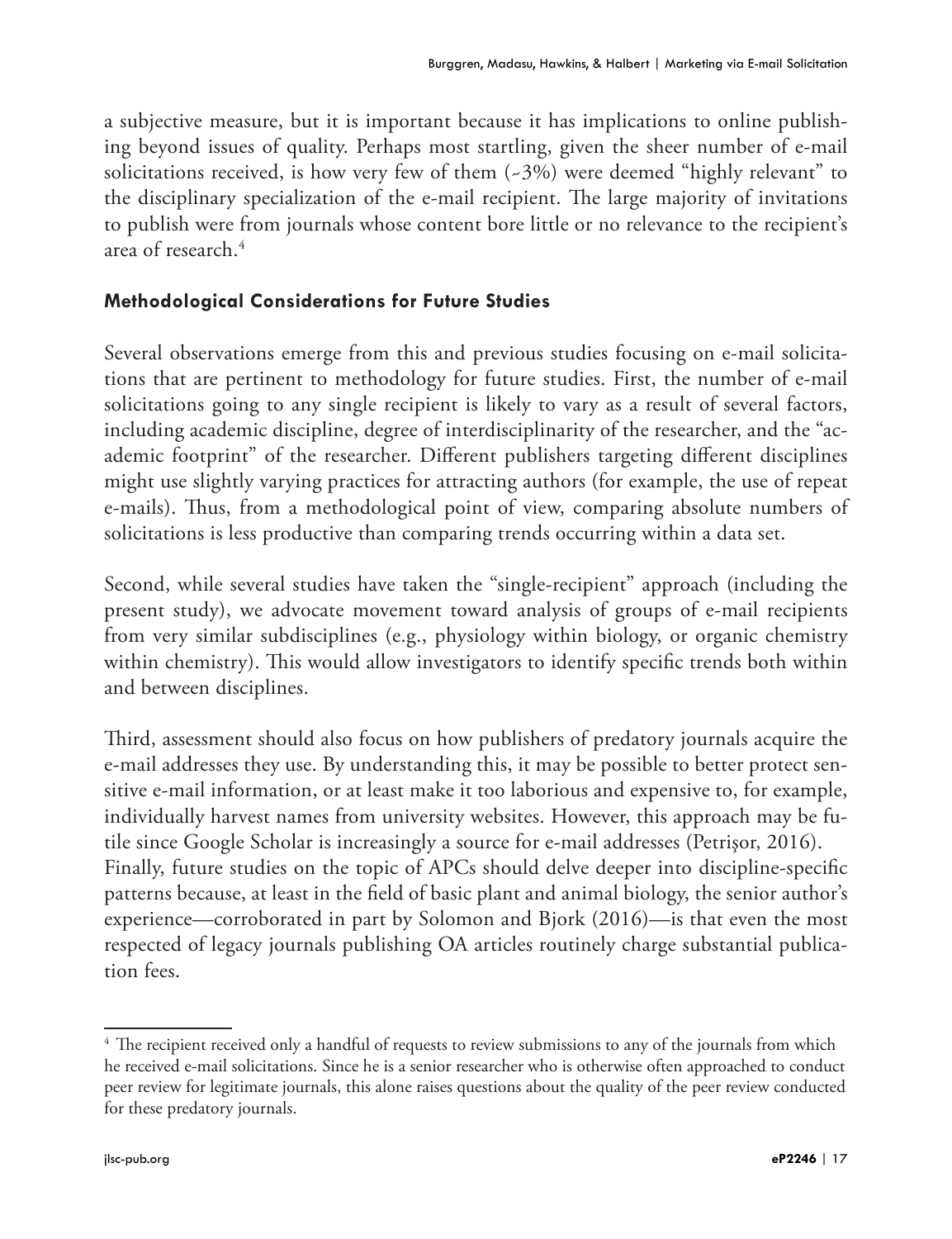#### **Unintended Consequences of the Increasing Number of E-mail Solicitations**

The recipient reported two major consequences to receiving frequent e-mail solicitations. First, he rapidly developed a tendency to delete suspected e-mail solicitations before even opening them (or, for the purposes of this study, sending them to a separate file for storage during the period of study). The consequence of this is that legitimate publishing (or editorial board membership opportunities) were overlooked.

A second consequence is that e-mails sent by the one of this study's authors to potential colleagues inviting them to participate in publishing projects (for example, to write a chapter for a book or to collaborate on projects) are much more frequently ignored than in the past. When ultimately contacted by telephone, the potential collaborators in these legitimate publishing opportunities commented, "Oh, I thought it was just spam" or "Oh, I guess I must have deleted it without even looking at it since I get so many e-mail invitations from predatory journals these days."

Another serious consequence is that the recipient, even while enthusiastically interacting with university library staff promoting the advantages of open access journals, and while serving on an advisory board on open access for his university's provost, has had to overcome a personal bias against OA journals resulting from the daily deluge of annoying spam from predatory publishers. The recipient admits his double standard because several legacy journals in which he has published have transitioned in part or in whole to an OA business model in which authors are charged a fee to publish. We mention these attitudes, admittedly of an established researcher, because we feel that they are illustrative of what even informed senior faculty members may be thinking, regardless of their field of research. As a way of helping to overcome these (mis)perceptions, some authors writing on the characteristics of predatory journals have wisely counseled that newer, online-only journals should not be automatically be considered to be predatory (Hansoti et al., 2016; Singer, 2017). It is also advised that researchers understand that rigorous peer review can still be conducted under an author-pays model, and that there are evolving financial aid and waiver mechanisms meant to ensure equitable access for authors.

#### **The Burden of Journal Assessment Is Shifting to the Reader**

Prior to the onslaught of predatory journals, most journal readers had a certain assumption about a published article: that the study was reasonably performed, the results were carefully analyzed, and the conclusions were sound. Put differently, the reader assumed (correctly or incorrectly, given recent criticisms of the peer review system) that the research was sound and could focus instead on what the article actually meant. However, major alterations in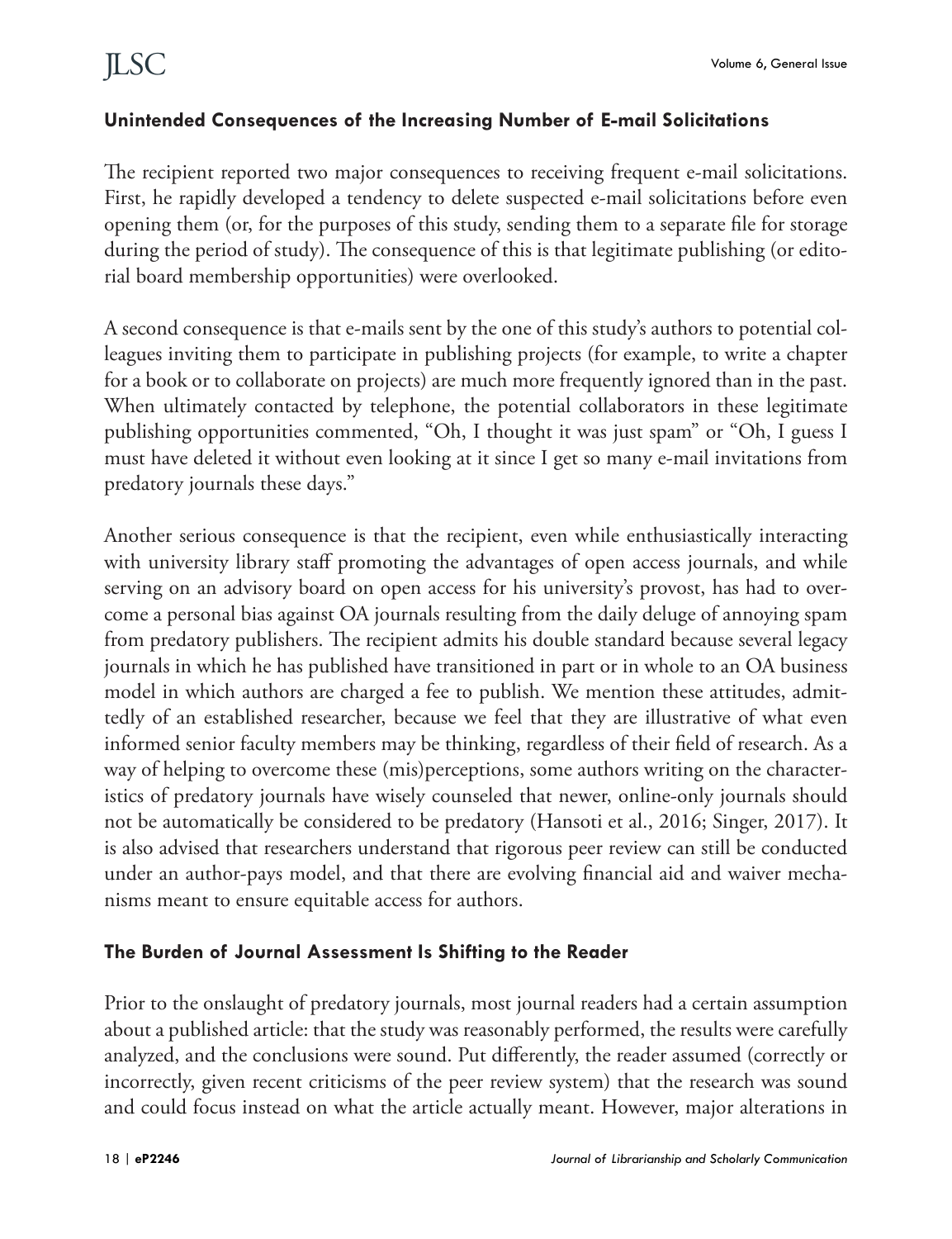the publishing landscape have occurred in the past decade or so, with implications for the readership. First, it is easier than ever to create a journal website and send e-mail solicitations to compiled lists of e-mail addresses of researchers from all over the world. Second, search engines and databases now cast an extraordinarily broad net. For example, PubMed currently includes well in excess of 28 million journal articles. As back issues of journals are increasingly made available online, the total amount of information at a searcher's fingertips is staggering. We believe that researchers today attempting to monitor the literature in their research area are less inclined to monitor the tables of contents (in print or online) of key journals and are more inclined to search databases as needed or receive automatic notifications of articles on a certain topic in databases. This loss of primacy for journal titles or "decontextualization" of the journal is likely even more evident in today's early-career researchers, who likely have never personally subscribed to a journal or received mail-delivered paper copies of journals. Consequently, early-career researchers are less likely to know the reputation of particular journals in their field and therefore might be more vulnerable to e-mail solicitations from low-quality journals (see also Nicholas et al., 2015).

Furthermore, the authors of this study find, anecdotally, that university students even at the graduate level are not very familiar with advanced database search techniques, such as the use of Boolean operators. Moreover, they are more likely than past generations of students to cite articles having only read the abstract. While this may reflect a lack of motivation to hunt down the original source, it may also be a consequence of the cost of and time of gaining access to that body of scholarship that is not available through OA.5

Essentially, the burden of quality assessment of the available literature no longer rests primarily with journal editorial staff and peer reviewers. Instead, the individual scholar sitting in front of their computer, who has access to a journal articles covering the full spectrum of quality, now must show even more skepticism in the articles they read, compared to an earlier age when they could reasonably trust most anything found in their academic library's collection. We share the concerns of Nicholas et al. (2015) about the level of development of that skepticism in trainees and early-career researchers, possibly leaving them more susceptible to e-mail solicitations from predatory journals than more senior colleagues.

#### **Recommendations from Lessons Learned**

The current study, combined with others that have examined the burgeoning problem of

<sup>5</sup> Sci-Hub is, of course, lowering the cost and inconvenience barriers to accessing non-OA literature, with its massive collection (~70 million academic articles) available for instant download. At this same time, access to this resource has not been without interruption as the Sci-Hub team responds to legal challenges and criticism (see https://en.wikipedia.org/wiki/Sci-Hub).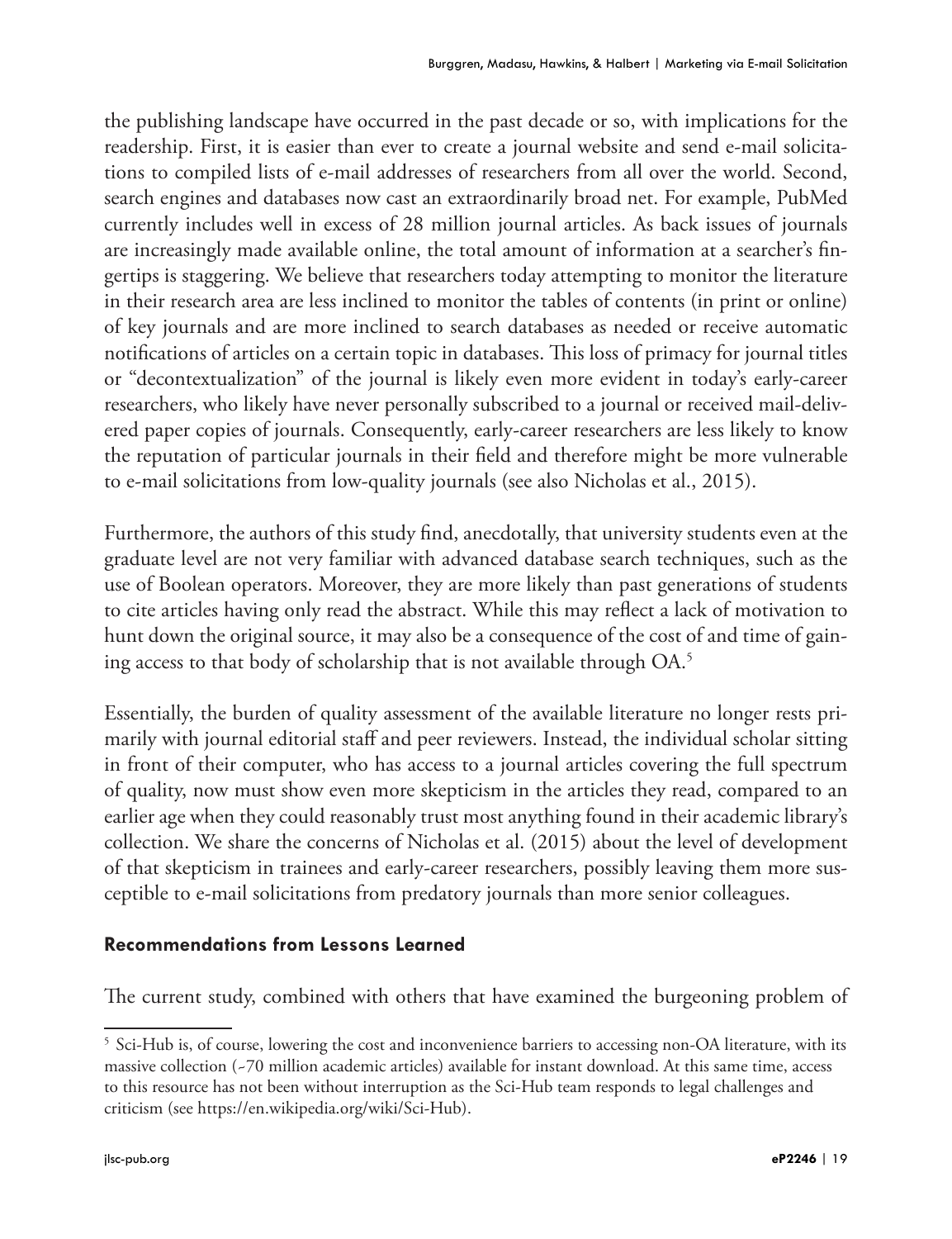predatory online journals, provides the opportunity to offer several concrete recommendations.

#### Specific Recommendations to University Librarians and Administrators

While many academic librarians are relatively well informed about the general issue of predatory publishing, data provided by this and other related studies puts academic librarians in a better position than ever to make the case for inserting discussion of predatory publishing practices into orientation events for beginning faculty and graduate students. Such events should include frank panel discussions involving librarians and faculty members regarding publishing in OA journals, joining their editorial boards, and contributing to conferences in response to e-mail solicitations. While orientation sessions are already packed with presentations covering all aspects of university life, we feel that it is critical to provide time for this issue. After all, most universities expect demonstration of scholarship from their faculty. They provide faculty with laboratories, studios, libraries, and other tools to help them succeed. So why wouldn't they want to prevent their faculty from falling victim to predatory publishing practices? Such panel discussions also provide an opportunity for the librarians to inform researchers about other services and areas of expertise of academic libraries today—reminding these researchers that librarians do more than maintain a building with study space but can also help researchers select appropriate venues in which to publish. In fact, given that orientation sessions are already so full of important information, a more robust approach would be to integrate discussion of scholarly publishing into the curriculum of graduate programs, such as by having librarians visit methods courses to speak about predatory publishing.

#### Specific Recommendations to Faculty and Staff Mentors

In many ways, faculty and staff mentors who advise on "getting published" are the first line of defense against the naïveté of early-career researchers. Many of these potential mentors are, themselves, bombarded by journal e-mail solicitations and have for better or worse formed a biased opinion regarding OA publishing and then share this opinion with their mentees. To provide a balanced perspective, mentors should familiarize themselves with the latest developments in OA publishing and prevalent marketing practices so that they can provide sound advice to their mentees who are considering such outlets for their research. An understanding of how and why junior faculty choose the journals they do would be advisable as well (see Nicholas et al., 2015 for an entry into that literature). This advice extends to evaluation committees for merit, promotion, and tenure: if such committees are to avoid problematic metrics and instead actually evaluate the quality of work, then an understanding of criteria for inclusion in journal indexes and the varying marketing practices of journals will be crucial.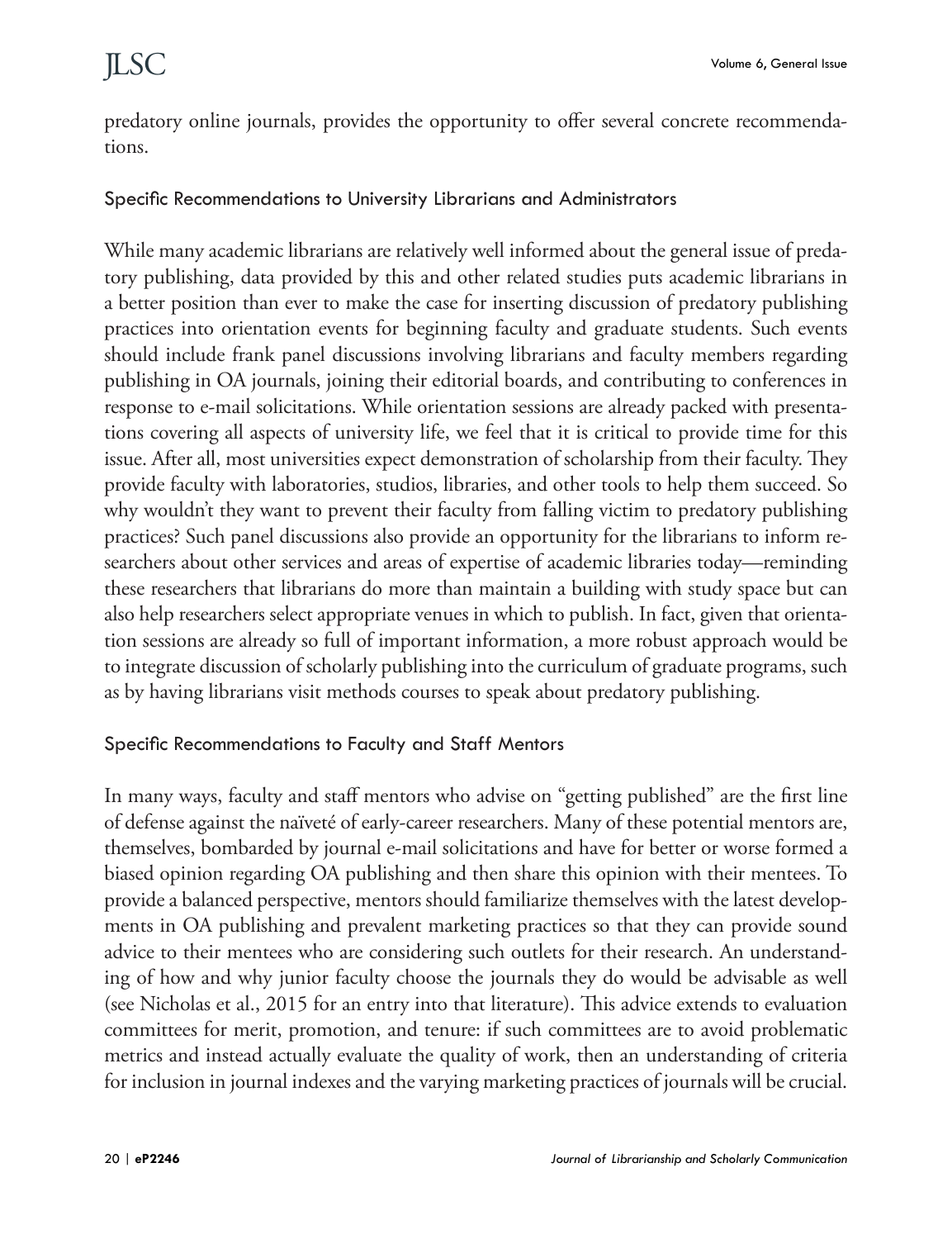### Specific Recommendations for Journal Publishers, Editors, and Editorial Boards

Those involved with legitimate journals should make themselves well aware of the specific marketing practices of predatory journals. Rather than simply ignoring the competition as not worthy of their attention, legitimate publishers should realize the implications that these predatory practices have on how their own marketing communications and how they may be perceived. Any invitations to publish in legitimate journals should be clear and straightforward in addressing the recipient, where the journal is indexed, how its authenticity has been established (including but not limited to impact factor and inclusion in DOAJ), and what fees (if any) are charged for publishing. Additionally, they should avoid any sense of time urgency for submission, which is a hallmark of aggressive marketing ("Be among the first 25 callers . . .") and rarely if ever used by legitimate publishers. Indication of a deadline for submission to an issue is certainly appropriate, but it should allow sufficient time to recognize the thought and effort put into papers by the typical author (particularly if data is to be collected).

### **CONCLUSION**

OA publishing is transforming the publishing industry in many predictable and some unpredictable ways. Emerging from the shift to OA is the predatory journal's aggressive marketing strategies based primarily on e-mail solicitations promising high-quality, fast review, and broad distribution. A qualitative and quantitative analysis of journal e-mail solicitations suggests that even a "personal touch" and accompanying flattery regarding the recipient's achievements and reputation in e-mail solicitations rarely reflect an understanding of the recipient's research area. Instead, e-mail solicitations appear to be broadcast to long lists of researchers, leading to a biologist, for example, being asked to serve on the editorial board of journals whose subject matter includes everything from urban planning to materials science to gynecology. Indeed, the willingness of predatory journals to build their "editorial boards" has been recently exposed (Sorokowski et al., 2017). Further evidence of bulk e-mailing is revealed in messages with clumsy or blank salutations (Table 1).

Online publishing and OA are noble goals, and we should continue to direct our efforts toward the wide dissemination of information. At the same time, however, we need to create specific opportunities for early-career researchers—and even their more senior colleagues to be properly skeptical, not cynical, in critically assessing and analyzing opportunities to publish.

We join with Grey et al. (2016) in suggesting that additional research in this field be conducted with larger sample sizes over longer periods. Such studies should involve a variety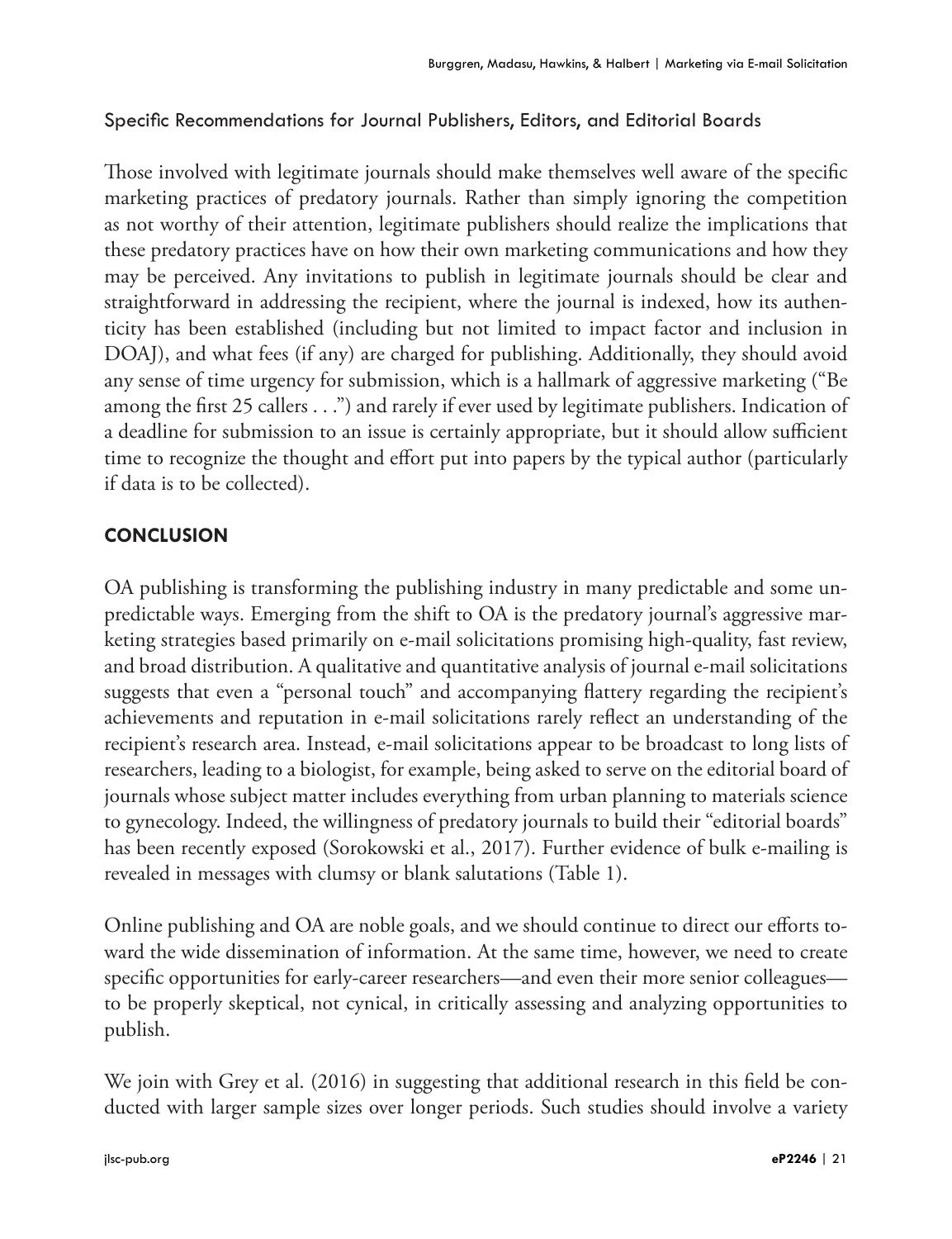of types of institutions and involve both qualitative and quantitative research. Additionally, perceptions of practicing academics should be assessed broadly in the field to allow us to move from anecdote to data with respect to the impact of predatory journals on the publishing field as a whole, as well as on individual researchers.

Finally, we call for additional qualitative and quantitative research specifically on predatory publishing. Particularly lacking at the present time is an assessment of quality that goes beyond the contentious metric of journal impact factor and truly explores the value to the author of publishing their work in a particular journal.

### **AUTHOR NOTE**

We thank the anonymous reviewers of this manuscript for their references to additional relevant literature, and we thank the reviewers and our colleague John Edward Martin for useful suggestions for clarifying our writing.

#### **REFERENCES**

Anderson, K. (2012, March 6). "Predatory" open access publishers: The natural extreme of an author-pays model. [Blog post]. Retrieved from [https://scholarlykitchen.sspnet.org/2012/03/06/predatory-open-access](https://scholarlykitchen.sspnet.org/2012/03/06/predatory-open-access-publishers-the-natural-extreme-of-an-author-pays-model/) [-publishers-the-natural-extreme-of-an-author-pays-model/](https://scholarlykitchen.sspnet.org/2012/03/06/predatory-open-access-publishers-the-natural-extreme-of-an-author-pays-model/)

Anderson, R. (2015, May 11). Should we retire the term "predatory publishing"? [Blog post]. Retrieved from <https://scholarlykitchen.sspnet.org/2015/05/11/should-we-retire-the-term-predatory-publishing/>

Beall, J. (2012). Predatory publishers are corrupting open access. *Nature*, *489*(7415), 179. [https://doi.org](https://doi.org/10.1038/489179a) [/10.1038/489179a](https://doi.org/10.1038/489179a)

Beall, J. (2016a). Best practices for scholarly authors in the age of predatory journals. *Annals of the Royal College of Surgeons of England*, *98*(2), 77–79.<https://doi.org/10.1308/rcsann.2016.0056>

Beall, J. (2016b). Essential information about predatory publishers and journals. *International Higher Education*, *86*, 2–3.<https://doi.org/10.6017/ihe.2016.86.9358>

Bell, K. (2017) 'Predatory' open access journals as parody: Exposing the limitations of 'legitimate' academic publishing. Triple C: Communication, Capitalism and Critique: Open Access Journal for a Global Sustainable Information Society. 15(2) https://doi.org/10.31269/triplec.v15i2.870

Berger, M., & Cirasella, J. (2015). Beyond Beall's list: Better understanding predatory publishers. *College & Research Libraries News*, *76*(3).<https://doi.org/10.5860/crln.76.3.9277>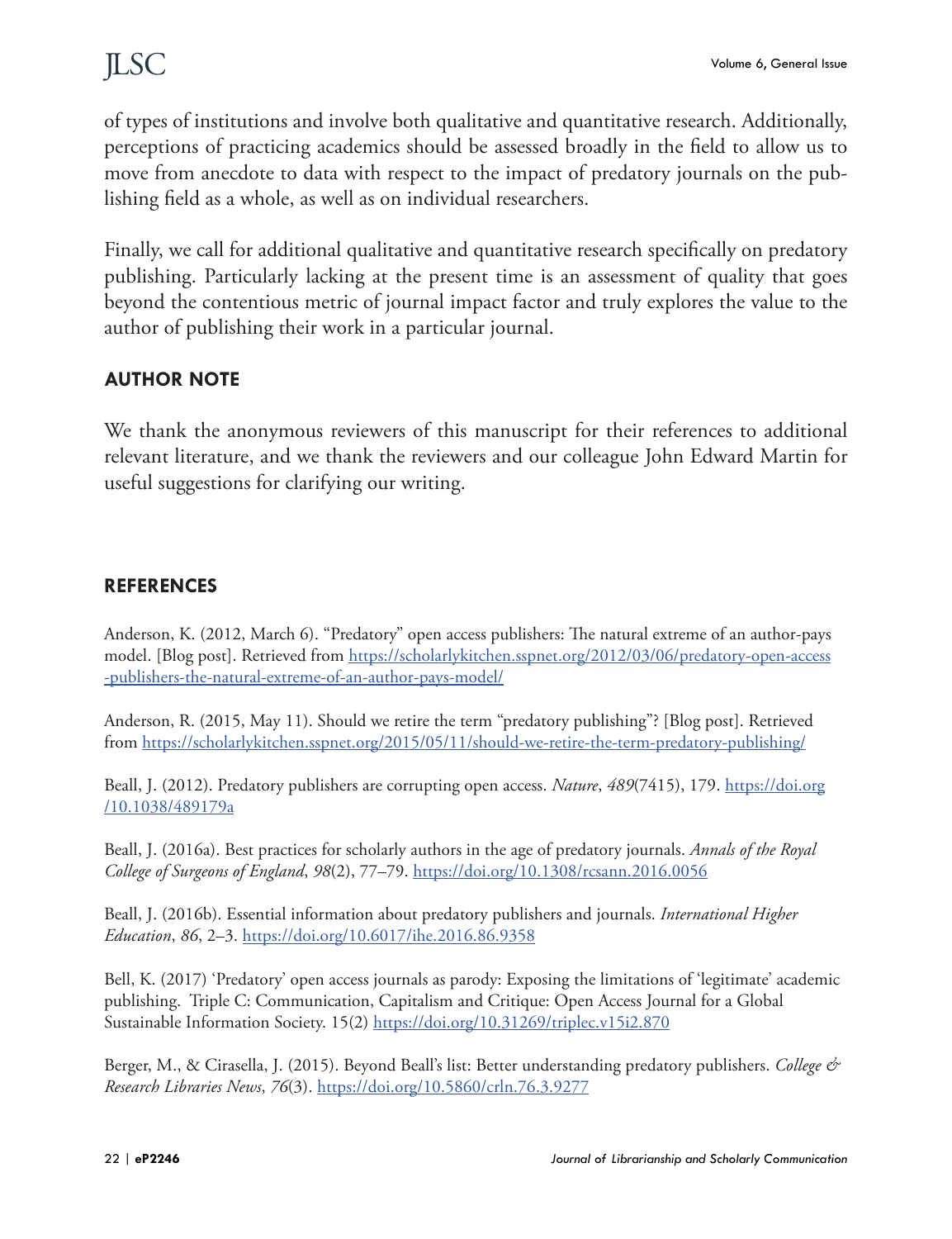Bjork, B. C., Shen, C., & Laakso, M. (2016). A longitudinal study of independent scholar-published open access journals. *PeerJ*, *4*, e1990.<https://doi.org/10.7717/peerj.1990>

Bjork, B. C., & Solomon, D. (2012). Open access versus subscription journals: A comparison of scientific impact. *BMC Medicine*, *10*, 73. <https://doi.org/10.1186/1741-7015-10-73>

Bohannon, J. (2013). Who's afraid of peer review? *Science*, *342*(6154), 60–65. [https://doi.org/10.1126](https://doi.org/10.1126/science.342.6154.60) [/science.342.6154.60](https://doi.org/10.1126/science.342.6154.60)

Bricmont, J. (1999). Impostures intellectuelles: Quelques réflexions sur l'épistémologie et les sciences humaines. (Intellectual hoaxes: Various observations on epistemology and the human sciences). *Review Belge de Medicine Dentaire (1984)*, *54*(3), 153–172.

Butler, D. (2013). Investigating journals: The dark side of publishing. *Nature*, *495*(7442), 433–435. [https://](https://doi.org/10.1038/495433a) [doi.org/10.1038/495433a](https://doi.org/10.1038/495433a)

Chen, H., Chen, C. H., & Jhanji, V. (2013). Publication times, impact factors, and advance online publication in ophthalmology journals. *Ophthalmology*, *120*(8), 1697–1701. [https://doi.org/10.1016/j](https://doi.org/10.1016/j.ophtha.2013.01.044) [.ophtha.2013.01.044](https://doi.org/10.1016/j.ophtha.2013.01.044)

Christopher, M. M., & Young, K. M. (2015). Awareness of "predatory" open-access journals among prospective veterinary and medical authors attending scientific writing workshops. *Frontiers in Veterinary Science*, *2*, 22. <https://doi.org/10.3389/fvets.2015.00022>

Citrome, L. (2007). Impact factor? Shmimpact factor!: The journal impact factor, modern day literature searching, and the publication process. *Psychiatry (Edgmont)*, *4*(5), 54–57.

Colquhoun, D. (2003). Challenging the tyranny of impact factors. *Nature*, *423*(6939), 479; discussion 480. <https://doi.org/10.1038/423479a>

DOAJ (Directory of Open Access Journals). (2016). DOAJ to remove approximately 3300 journals [Blog post]. Retrieved from<https://blog.doaj.org/2016/05/09/doaj-to-remove-approximately-3300-journals/>

DOAJ. (2017). DOAJ editors on the effects of the new DOAJ criteria [Blog post]. Retrieved from [https://](https://blog.doaj.org/2017/02/14/doaj-editors-on-the-effects-of-the-new-doaj-criteria/) [blog.doaj.org/2017/02/14/doaj-editors-on-the-effects-of-the-new-doaj-criteria/](https://blog.doaj.org/2017/02/14/doaj-editors-on-the-effects-of-the-new-doaj-criteria/)

Ferris, L. E., & Winker, M. A. (2017). Ethical issues in publishing in predatory journals. *Biochemia Medica (Zagreb)*, *27*(2), 279–284. <https://doi.org/10.11613/BM.2017.030>

Gasparyan, A. Y., Yessirkepov, M., Diyanova, S. N., & Kitas, G. D. (2015). Publishing ethics and predatory practices: A dilemma for all stakeholders of science communication. *Journal of Korean Medical Science*, *30*(8), 1010–1016. <https://doi.org/10.3346/jkms.2015.30.8.1010>

Grey, A., Bolland, M. J., Dalbeth, N., Gamble, G., & Sadler, L. (2016). We read spam a lot: Prospective cohort study of unsolicited and unwanted academic invitations. *BMJ*, *355*, i5383. [https://doi.org/10.1136](https://doi.org/10.1136/bmj.i5383) [/bmj.i5383](https://doi.org/10.1136/bmj.i5383)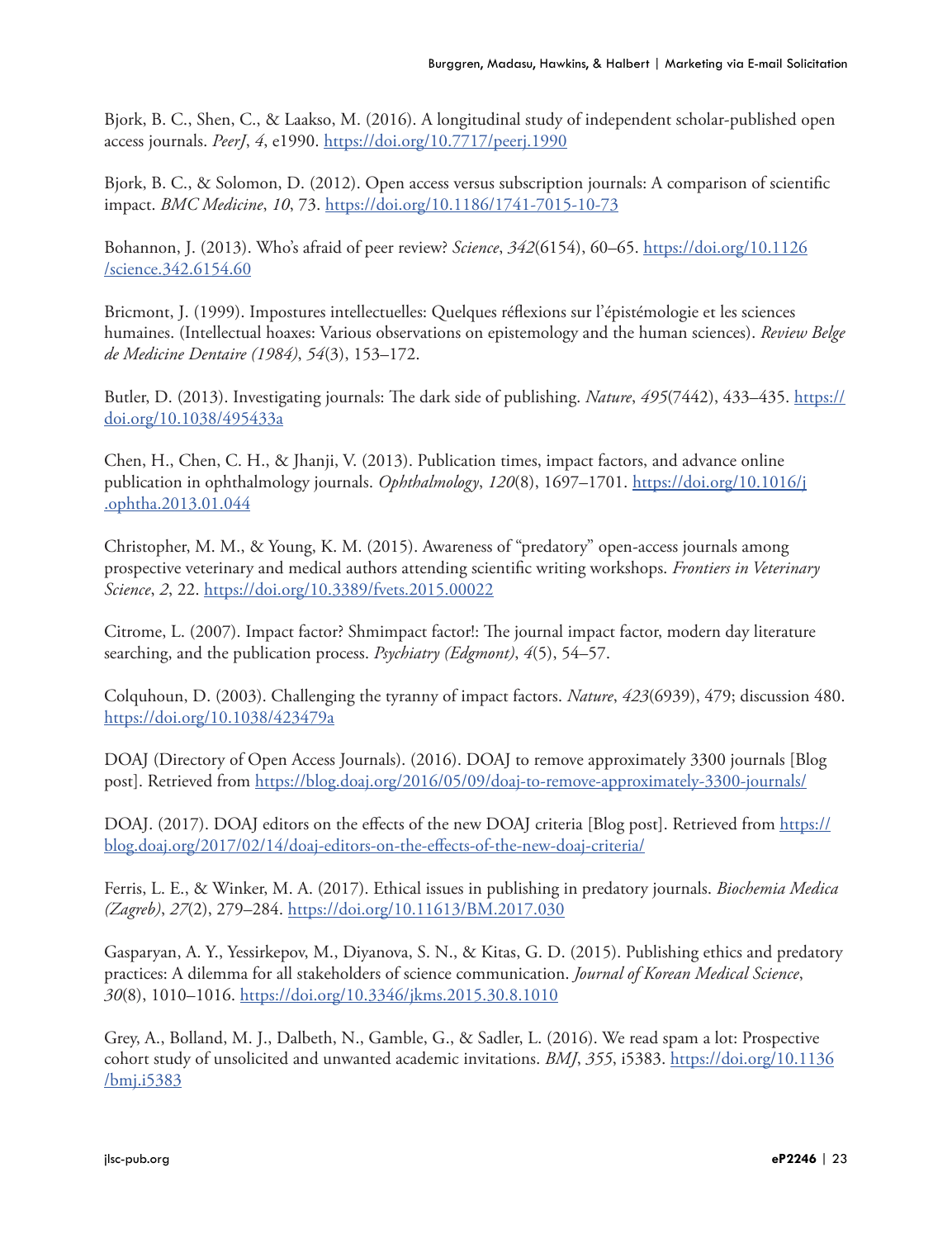Ha, T. C., Tan, S. B., & Soo, K. C. (2006). The journal impact factor: Too much of an impact? *Annals of the Academy of Medicine Singapore*, *35*(12), 911–916. Retrieved from http://www.annals.edu.sg/PDF /935VolNo912Dec2006/V2035N2012p2911.pdf.

Hadi, M. A. (2016). Fake peer-review in research publication: Revisiting research purpose and academic integrity. *International Journal of Pharmacy Practice*, *24*(5), 309–310. <https://doi.org/10.1111/ijpp.12307>

Hansoti, B., Langdorf, M. I., & Murphy, L. S. (2016). Discriminating between legitimate and predatory open access journals: Report from the International Federation for Emergency Medicine Research Committee. *Western Journal of Emergency Management*, *17*(5), 497–507. [https://doi.org/10.5811/westjem](https://doi.org/10.5811/westjem.2016.7.30328) [.2016.7.30328](https://doi.org/10.5811/westjem.2016.7.30328)

Harzing, A.-W., & Adler, N. J. (2016). Disseminating knowledge: From potential to reality—New openaccess journals collide with convention. *Academy of Management Learning and Education*, *15*(1), 140–156. <https://doi.org/10.5465/amle.2013.0373>

Hecht, F., Hecht, B. K., & Sandberg, A. A. (1998). The journal "impact factor": A misnamed, misleading, misused measure. *Cancer Genetics*, *104*(2), 77–81. [https://doi.org/10.1016/S0165-4608\(97\)00459-7](https://doi.org/10.1016/S0165-4608(97)00459-7)

Holden, G., Rosenberg, G., Barker, K., & Onghena, P. (2006). Should decisions about your hiring, reappointment, tenure, or promotion use the impact factor score as a proxy indicator of the impact of your scholarship? *Medscape General Medicine*, *8*(3), 21.

Jones, A. W. (2003). Impact factors of forensic science and toxicology journals: What do the numbers really mean? *Forensic Science International*, *133*(1–2), 1–8. [https://doi.org/10.1016/S0379-0738\(03\)00042-2](https://doi.org/10.1016/S0379-0738(03)00042-2)

Kozak, M. M., Lefremova, O., & Hartly, J. (2015). Spamming in scholarly publishing: A case study. *Journal of the Association for Information Science and Technology*, *67*(8), 2009–2015. [https://doi.org/10.1002/asi](https://doi.org/10.1002/asi.23521) [.23521](https://doi.org/10.1002/asi.23521)

Laine, C., & Winker, M. A. (2017). Identifying predatory or pseudo-journals. *Biochemia Medica (Zagreb)*, *27*(2), 285–291. <https://doi.org/10.11613/BM.2017.031>

Lariviere, V., & Sugimoto, C. R. (2018). The journal impact factor: A brief history, critique, and discussion of adverse effects. Retrieved from<https://arxiv.org/abs/1801.08992v2>

Lee, Y. C. G., & Bardin, P. (2009). Impact factor and its role in academic promotion. *Respirology*, *14*, 914. <https://doi.org/10.1111/j.1440-1843.2009.01631.x>

Lewinski, A. A., & Oermann, M. H. (2018). Characteristics of e-mail solicitations from predatory nursing journals and publishers. *Journal of Continuing Education in Nursing*, *49*(4), 171–177. [https://doi.org](https://doi.org/10.3928/00220124-20180320-07) [/10.3928/00220124-20180320-07](https://doi.org/10.3928/00220124-20180320-07)

Makeham, J. M., & Pilowsky, P. M. (2003). Journal impact factors and research submission pressures. *ANZ Journal of Surgery*, *73*, 93-94.<https://doi.org/10.1046/j.1445-2197.2003.02641.x>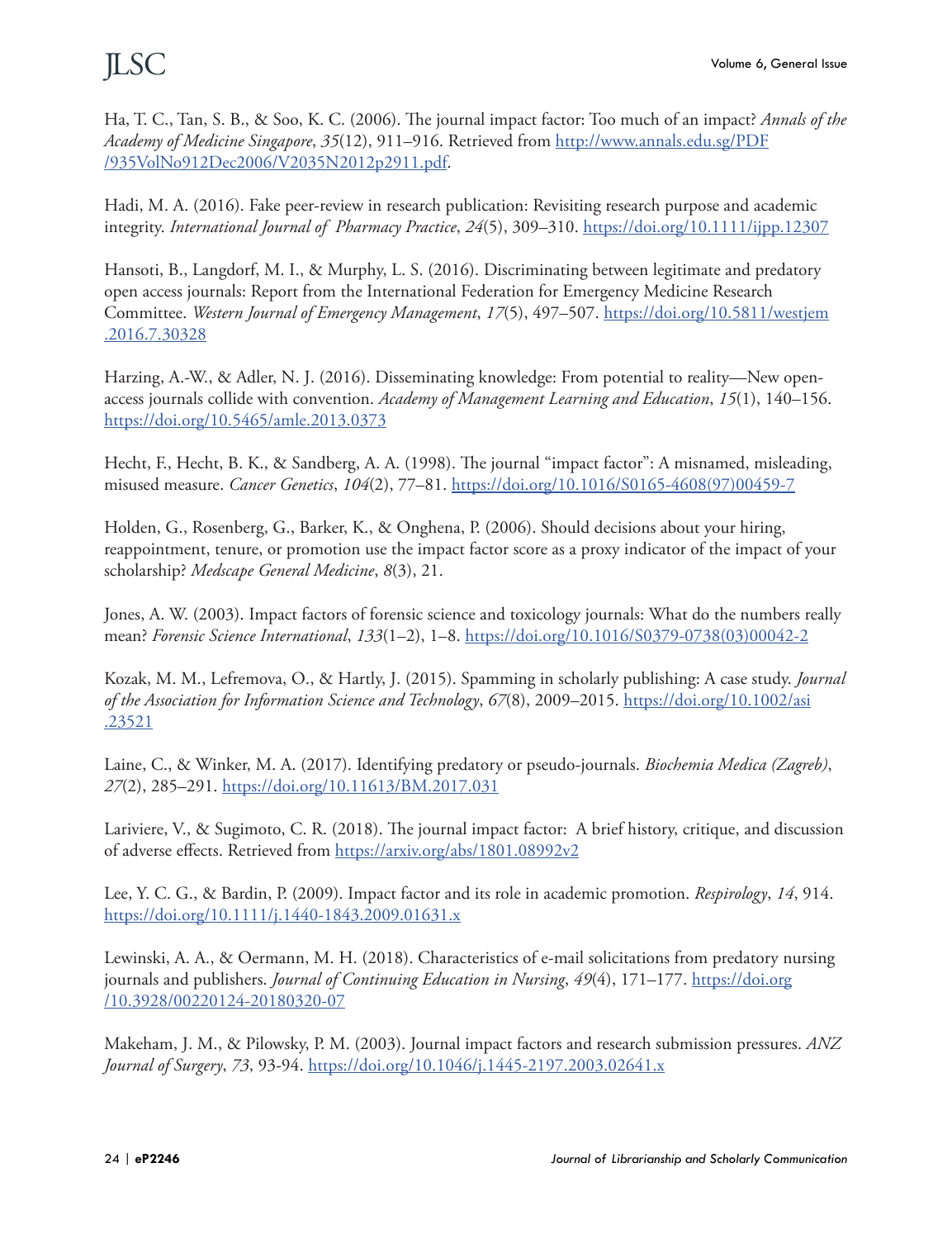Manca, A., Martinez, G., Cugusi, L., Dragone, D., Dvir, Z., & Deriu, F. (2017). The surge of predatory open-access in neurosciences and neurology. *Neuroscience*, *353*, 166–173. [https://doi.org/10.1016/j](https://doi.org/10.1016/j.neuroscience.2017.04.014) [.neuroscience.2017.04.014](https://doi.org/10.1016/j.neuroscience.2017.04.014)

Manca, A., Martinez, G., Cugusi, L., Dragone, D., Mercuro, G., & Deriu, F. (2017). Predatory Open Access in Rehabilitation. *Archives of Physical Medicine and Rehabilitation. 98*(5), 1051–1056. [https://doi.org](https://doi.org/10.1016/j.apmr.2017.01.002) [/10.1016/j.apmr.2017.01.002](https://doi.org/10.1016/j.apmr.2017.01.002)

Masten, Y. B., & Ashcraft, A. S. (2016). The dark side of dissemination: Traditional and open access versus predatory journals. *Nursing Education Perspectives, 37*(5), 275–277. [https://doi.org/10.1097/01.NEP.](https://doi.org/10.1097/01.NEP.0000000000000064) [0000000000000064](https://doi.org/10.1097/01.NEP.0000000000000064)

Memon, A. R. (2017). Predatory journals spamming for publications: What should researchers do? *Science and Engineering Ethics*, *24*(5), 1617–1639. https://doi.org/10.1007/s11948-017-9955-6

Moed, H. F. (2002). The impact-factors debate: The ISI's uses and limits. *Nature*, *415*(6873), 731–732. <https://doi.org/10.1038/415731a>

Moher, D., Naudet, F., Dristeas, A. A., Miedema, F., Ioannidis, J. P. A., & Goodman, S. N. (2018). Assessing scientists for hiring, promotion and tenure. *PLoS Biology*, *16*(3). [https://doi.org/10.1371/journal](https://doi.org/10.1371/journal.pbio.2004089) [.pbio.2004089](https://doi.org/10.1371/journal.pbio.2004089)

Moher, D., & Srivastava, A. (2015). You are invited to submit. *BMC Med*, *13*(1). [https://doi.org/10.1186](https://doi.org/10.1186/s12916-015-0423-3) [/s12916-015-0423-3](https://doi.org/10.1186/s12916-015-0423-3)

Morrison, H., Brutus, W., Dumais-Desrosiers, M., Kakou, T. L., Laprade, K., Merhi, S., . . . Wheatley, S. (2017). Open acces article processing charges (OA APC) longitudinal study 2016 dataset. *Data*, *2*(13). <https://doi.org/10.3390/data2020013>

Natarajan, S., & Nair, A. G. (2016). "FakeBooks"- Predatory journals: The dark side of publishing. *Indian Journal of Ophthalmology, 64*(2), 107–108.<https://doi.org/10.4103/0301-4738.179733>

Nguyen, V., Marmor, R. A., Ramamoorthy, S. L., Costantini, T. W., Baumgartner, J. M., Berumen, J. . . . Sicklick, J. K. (2018). The use of solicited publishing by academic surgeons. *Surgery*, *164*(2), 212–218. <https://doi.org/10.1016/j.surg.2018.01.027>

Nicholas, N., Jamali, H. R., Watkinson, A., Herman, E., Tenopir, C., Volentine, R., . . . Levine, K. (2015). Do younger researchers assess trustworthiness differently when deciding what to read and cite and where to publish? *International Journal of Knowledge Content Development and Technology*, *5*(2), 45–63. [https://doi](https://doi.org/10.5865/IJKCT.2015.5.2.045) [.org/10.5865/IJKCT.2015.5.2.045](https://doi.org/10.5865/IJKCT.2015.5.2.045)

Nielsen, M. B., & Seitz, K. (2016). Impact factors and prediction of popular topics in a journal. *Ultraschall in der Medizin*, *37*(4), 343–345. <https://doi.org/10.1055/s-0042-111209>

Petrişor, A.-I. (2016). Evolving strategies of predatory journals. *Malaysian Journal of Library and Information Science*, *21*(1), doi.org/10.22452/mjlis.vol22421no22451.22451. [https://doi.org/10.22452/mjlis.vol21no1.](https://doi.org/10.22452/mjlis.vol21no1.1) [1](https://doi.org/10.22452/mjlis.vol21no1.1)